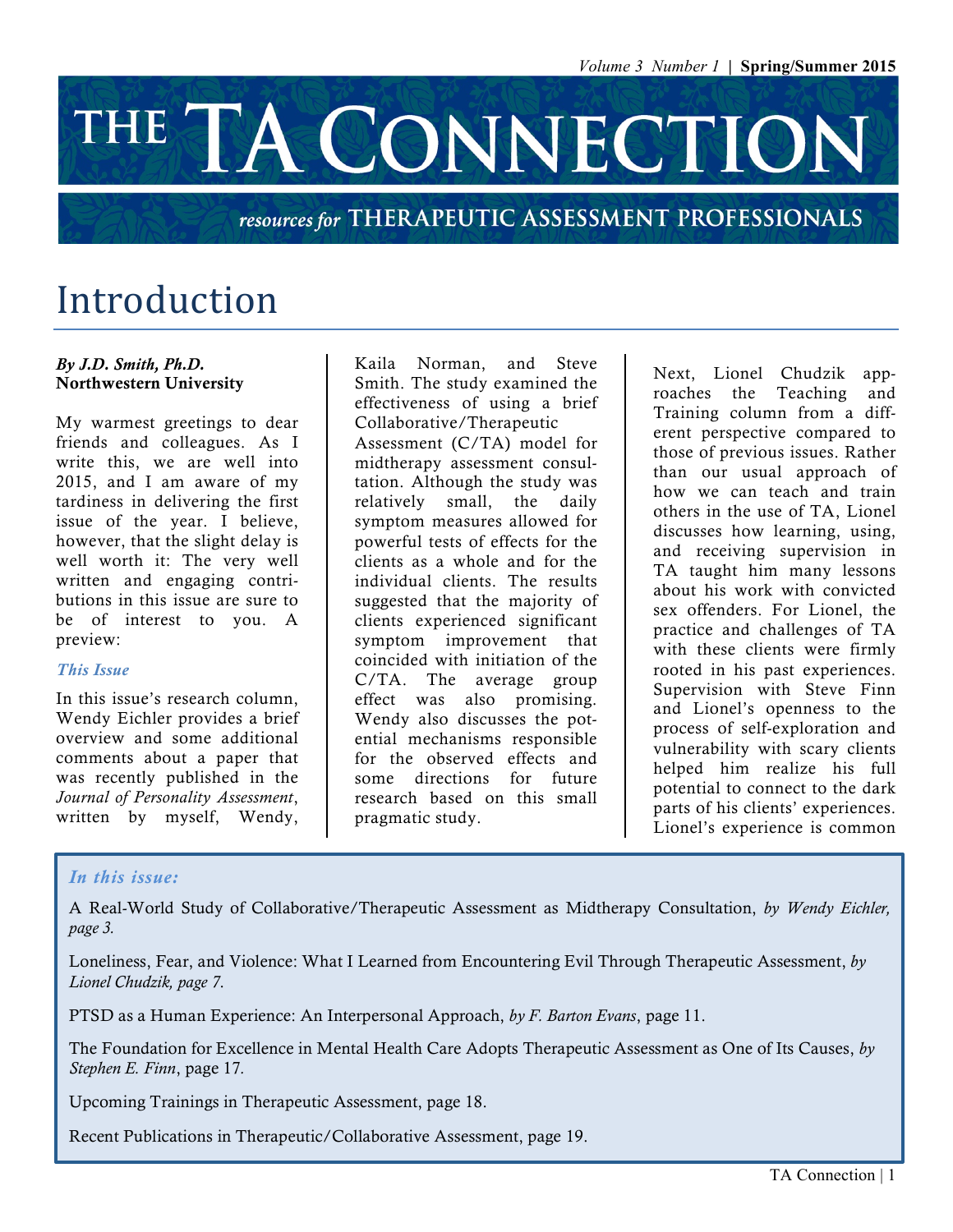### **Editorial Board**

#### **Editor**

**Justin (J.D.) Smith, Ph.D. Center for Prevention Implementation Methodology Department of Psychiatry & Behavioral Sciences Northwestern University Feinberg School of Medicine jd.smith@northwestern.edu**

#### **Associate Editors**

**Hale Martin, Ph.D. Graduate School of Professional Psychology University of Denver halmarti@du.edu**

**Pamela M. Schaber, Ph.D. Center for Therapeutic Assessment, Austin, Texas drpamelaschaber@gmail.com**

**Deborah J. Tharinger, Ph.D. Department of Educational Psychology University of Texas at Austin dtharinger@mail.utexas.edu**

**Article inquires and letters to the Editor can be sent to jd.smith@northwestern.edu**

#### **Copyright © 2015**

**Therapeutic Assessment Institute. Reproduction or distribution prohibited without permission.**

for TA practitioners and is a reminder of the power of the approach and the power of we human beings to effect change in those we work with.

Barton Evans then presents an interpersonal approach to understanding the humanness of PTSD. Barton's extensive work with combat veterans and his immersion in the works of interpersonal theorists, such as Harry Stack Sullivan, is clearly evident in his writing. Whether in the context of TA or psychotherapy, anyone working with clients with PTSD and many other forms of trauma will find Barton's metaphors and phrasings useful while connecting and humanizing their experiences and ongoing challenges. Despite the interpersonal approach that Barton describes, the methods and techniques are not in disagreement with what is considered evidence-based practices such as prolonged-exposure and cognitive-processing therapies.

#### *Exciting News*

On behalf of the Therapeutic Assessment Institute, Steve Finn announces a newly developed collaboration with the Foundation for Excellence in Mental Health Care, a nonprofit philanthropic foundation that helps promising mental health care programs raise funds for a variety of activities including research, training, and dissemination. This partnership has the potential to

open many doors for TA that could usher in a time of tremendous growth for our community and increase access to TA for families, children, adolescents, and adults.

#### *Upcoming TA Trainings*

The list of upcoming training opportunities in TA reflect the global presence of the model. Trainings are scheduled in Italy, France, the Netherlands, and Japan. Sounds to me like a great opportunity to travel and keep abreast of the state of the science in TA. Trainings in the United States are still being developed and scheduled. Stay tuned for announcements in the next issue of the *TA Connection*.

#### *Future Issues of the TA Connection*

As always, I would love to hear your feedback and suggestions for the newsletter. If there is a topic you would like to see appear in an upcoming issue, please let me know. There is also a standing invitation to anyone who is interested in submitting a column for consideration. Email me with your ideas. A warm thank you to the contributors in this issue: Wendy Eichler, Barton Evans and Lionel Chudzik. And a thank you to my associate editors for their assistance.

*Please email questions or comments on this column to J.D. Smith at jd.smith@northwestern.edu*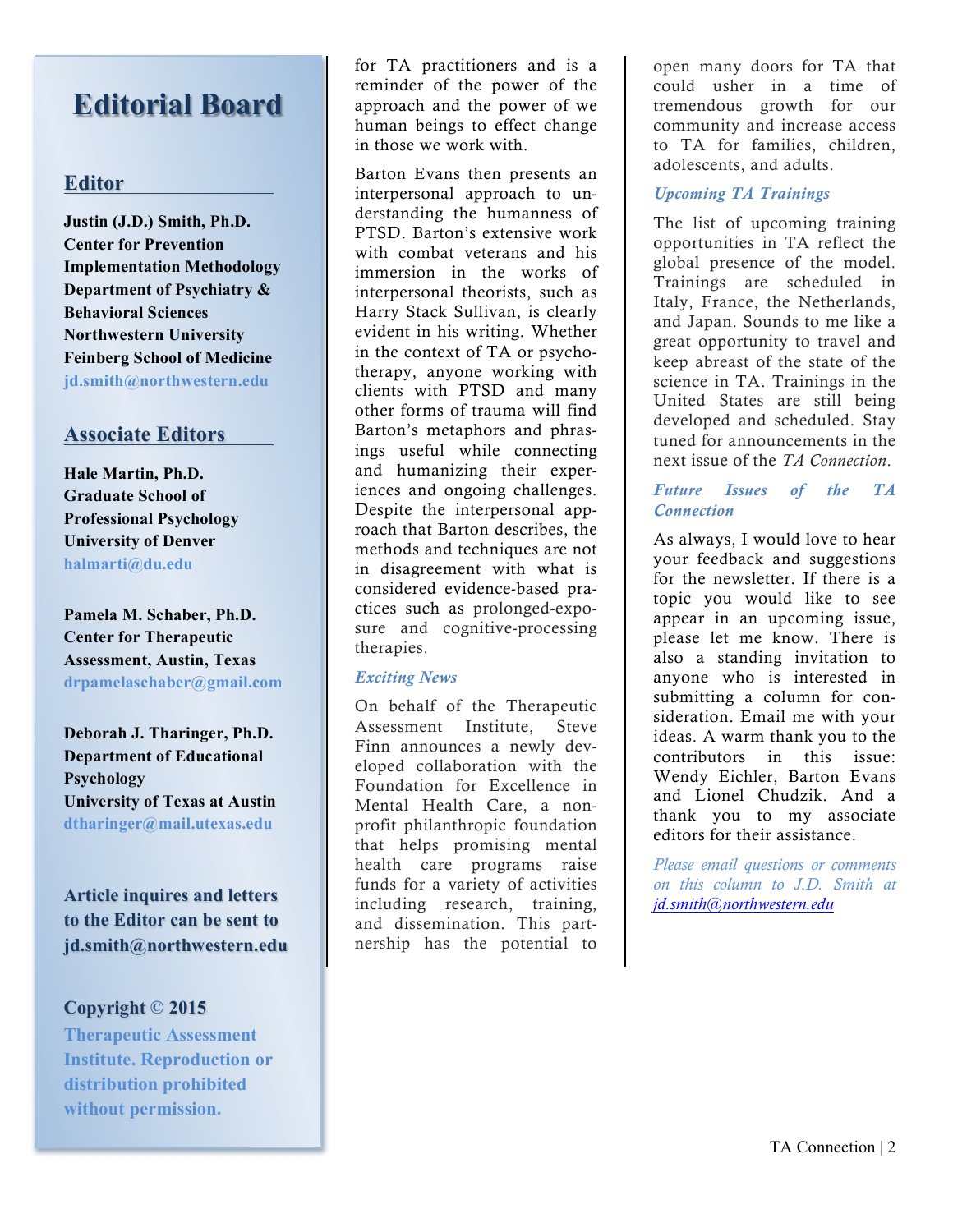# A Real-World Study of Collaborative/ Therapeutic Assessment as Midtherapy Consultation

#### *By Wendy C. Eichler, M.A.*

#### Department of Counseling, Clinical, and School Psychology, University of California at Santa Barbara

Clinicians are often divided (perhaps this is selfimposed) into those who do assessment and those who do not. However, clients may experience greater benefits from receiving both psychotherapy and assessment. Finn (2011) has observed that when working with challenging clients, asking a colleague to provide midtherapy assessment has informed and supported the therapeutic work. However, the potential therapeutic benefits of consultation between a psychotherapist and a separate assessment professional have not been empirically investigated. Most of the research in this area is limited to assessors collaborating with school personnel (e.g., Noell et al., 2005) or in medical settings (e.g., Pace, Chaney, Mullins, & Olson, 1995; Smith, Finn, Swain, & Handler, 2010). From an empirical standpoint, it is unknown to what extent psychological assessment could be helpful as a midtherapy consultation tool even though this common practice in the community conforms to the recommendation that competent psychologists seek consultation when indicated (see Kaslow, 2004).

Therapists might initially consult with assessors at the beginning of treatment to answer diagnostic referral questions or determine an appropriate treatment plan. However, as treatment progresses, an assessment may provide opportunities to identify new courses of action, help the client see him or herself in a new way, and serve as a catalyst for deepening the therapeutic work. As noted by Finn (2011), assessment consultation may be well suited for challenging therapies—for example, cases in which the therapeutic relationship is strained, progress has stalled, or treatment failure is looming—the origins of which are generally multifaceted (Shimokawa, Lambert, & Smart, 2010) and often linked to the therapist's case conceptualization (e.g., Clark, 1999;

Lambert, 2010). Collaborative and therapeutic approaches to psychological assessment (C/TA; see Finn, Fischer, & Handler, 2012) were designed to assist with case conceptualization, reduce client resistance, enhance the therapeutic alliance, and improve various clinical outcomes (Finn & Tonsager, 1997; Meyer et al., 2001). As such, C/TA seems well suited for use in a midtherapy consultation.

Given this reasoning, my colleagues and I (J.D. Smith, Kaila Norman, and Steve Smith) evaluated a critical aspect of the treatment utility of assessment: consultation to therapists during an ongoing psychotherapy. The complete article associated with this study appeared in Volume 92, Issue 3, of the *Journal of Personality Assessment* (Smith, Eichler, Norman, & Smith, 2015). We conducted a replicated single-case experiment with 10 participants to examine the effectiveness of C/TA for reducing clients' symptomatic distress and improving the processes and outcomes of ongoing psychotherapy. Recruitment targeted the psychotherapists, who were asked to identify a particular client from their psychotherapy practice who might be interested in, and might also benefit from, participating in an assessment and receiving feedback as an adjunct to their therapy. We hypothesized that participation in a midtherapy C/TA would (a) reduce clients' selfreports of symptomatic distress, collected using an Internet-based reporting system, and (b) improve therapy process variables that are instrumental to client change, such as the working alliance and other aspects of the psychotherapist–client relationship.

Previous research has suggested that symptom improvement, as reported by adult clients, coincides with the onset of C/TA (e.g., Aschieri & Smith, 2012; J. D. Smith & George, 2012) and that the psychotherapist–client dyad experiences improvements in therapeutic process variables, such as the working alliance (Ackerman, Hilsenroth, Baity, & Blagys, 2000). To increase the generalizability and ecological validity of our findings, we took a pragmatic approach to the conduct of this study. It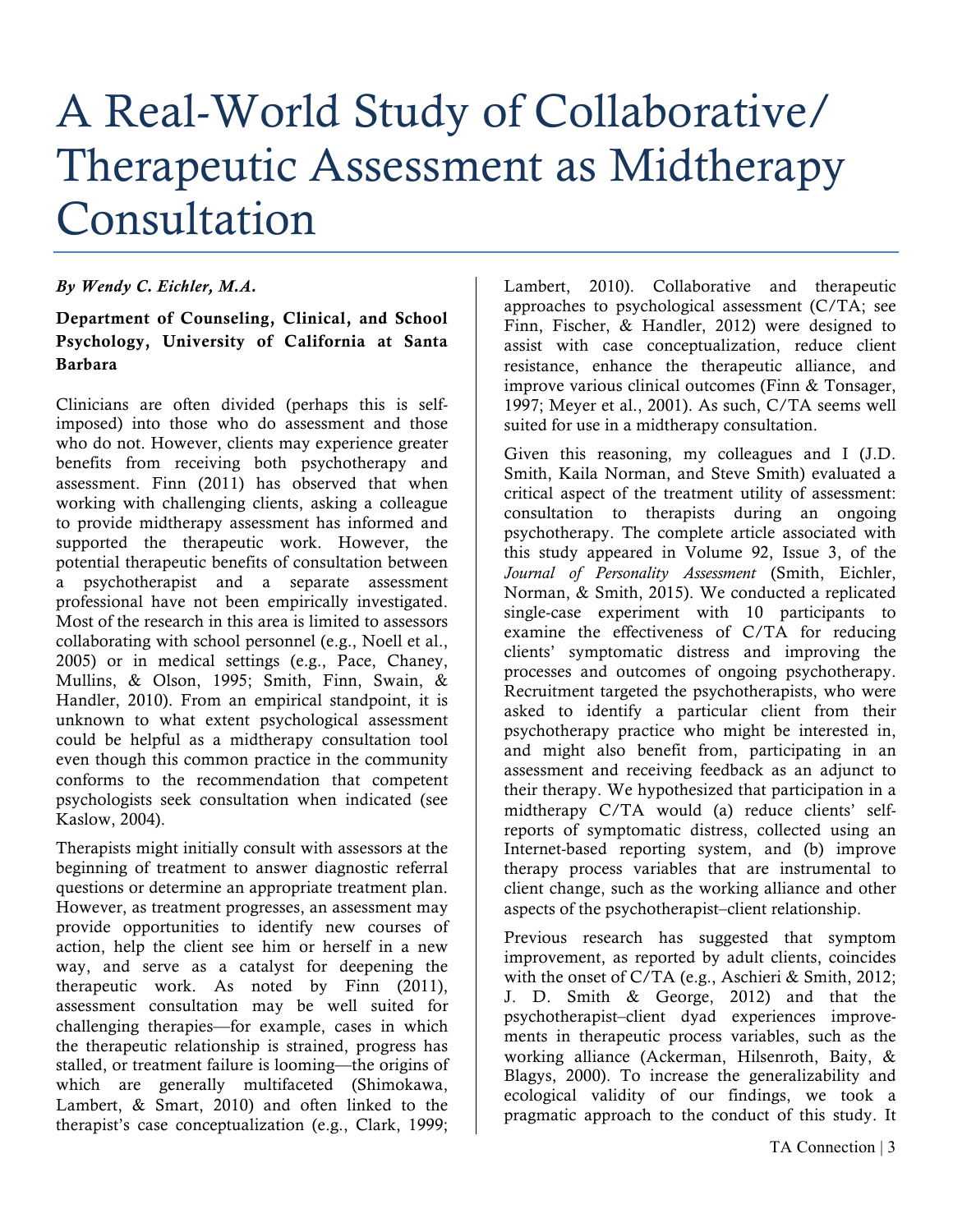included setting broad participant eligibility criteria, using an individually tailored intervention protocol and a client-centered outcome assessment strategy, and using a study design that is compatible with the demands of real-world professional practice.

#### *Study Overview*

The inclusion criteria simply required the participant to be in ongoing psychotherapy with the same therapist for at least 10 sessions, that the therapist be a licensed doctoral-level psychologist, and that both the therapist and the client agreed that an assessment might be useful for informing treatment. After screening for eligibility, 11 dyads completed the intake session and received the C/TA. After enrollment, one participant was found to have substantial cognitive limitations that prohibited completion of the assessments and was thus excluded from all analyses and reported results. The majority of the remaining 10 clients were female (70%) and the overall average age was 33.9 years. Formal diagnostic im-pressions were not collected at intake, but reported concerns primarily consisted of general mood and adjustment issues.

The study followed a rep-licated single-case design

with three phases: baseline, inter-vention, and follow-up (see Figure 1). This is the same design Smith and colleagues used in previous studies of TA effectiveness (e.g., Smith, Handler, & Nash, 2010). Following enrollment, each client received an initial intake with a research assistant who explained the study procedures, gained informed consent, gathered relevant background information, and explored the client's treatment goals in psycho-therapy. On

the basis of this interview, a research assistant, in collaboration with the principal investigator, designed brief, idiographic outcome indices that the client was then asked to complete on a daily basis beginning the day of the intake, which marked the beginning of the baseline phase. The clients also completed ratings of each psychotherapy session throughout the three phases of the study. All outcome measures were administered via a secure web-based survey. After a minimum 2-week baseline phase, which provided the necessary number of daily reports for valid and reliable analysis, clients met with the assessment clinician to begin the C/TA intervention. The





assessment clinician was blind to the specific daily idiographic outcome ratings that clients completed. Clients continued to complete the daily ratings throughout the C/TA and for approximately 2 months afterward.

The C/TA intervention consisted of an initial interview during which the client posed assessment questions, one to two test administration sessions, and a joint feedback session with the client and psychotherapist. All clients completed the Rorschach Inkblot Method (Exner, 2003) and the Personality Assessment Inventory (Morey, 1991). Additional tests were administered when the client's assessment questions indicated a need to assess for cognitive impairments or other psychopathology, for example. The focus of the joint feedback session, which occurred in the psychotherapist's office, was on addressing the assessment questions posed by the client and therapist at the beginning of the assessment. The feedback followed the evidencebased procedures described by Finn and colleagues (Finn, 2007; Smith & Finn, 2014; Tharinger et al., 2008). At the end, the therapist and client were presented with a technical assessment report and a personalized letter, respecttively (see Finn, 2007).

Psychotherapy continued throughout the study procedures and the C/TA.

#### *Results and Discussion*

We used multiple methods to evaluate the effectiveness of using C/TA midtherapy. The daily measures were evaluated for significant imp-rovements idiographically (i.e., we looked at the significance of change for each individual client) and nomothetically (i.e., we calculated the average effect for the 10 clients). We

examined a change in the level and the slope of symptom severity between the baseline phase and the remainder of the study period. Our results indicated that participation in a mid-therapy consultation using C/TA coincided with a significant reduction in clients' symptomatic distress and a significant change in the trajectory as well. In total, six of the clients showed significant imp-rovements at the idiographic level, while the overall effect of the intervention was a medium effect of .50, which means that symptom levels were reduced by one standard deviation after onset of the C/TA, compared with baseline levels. In addition, we found statistically significant increases in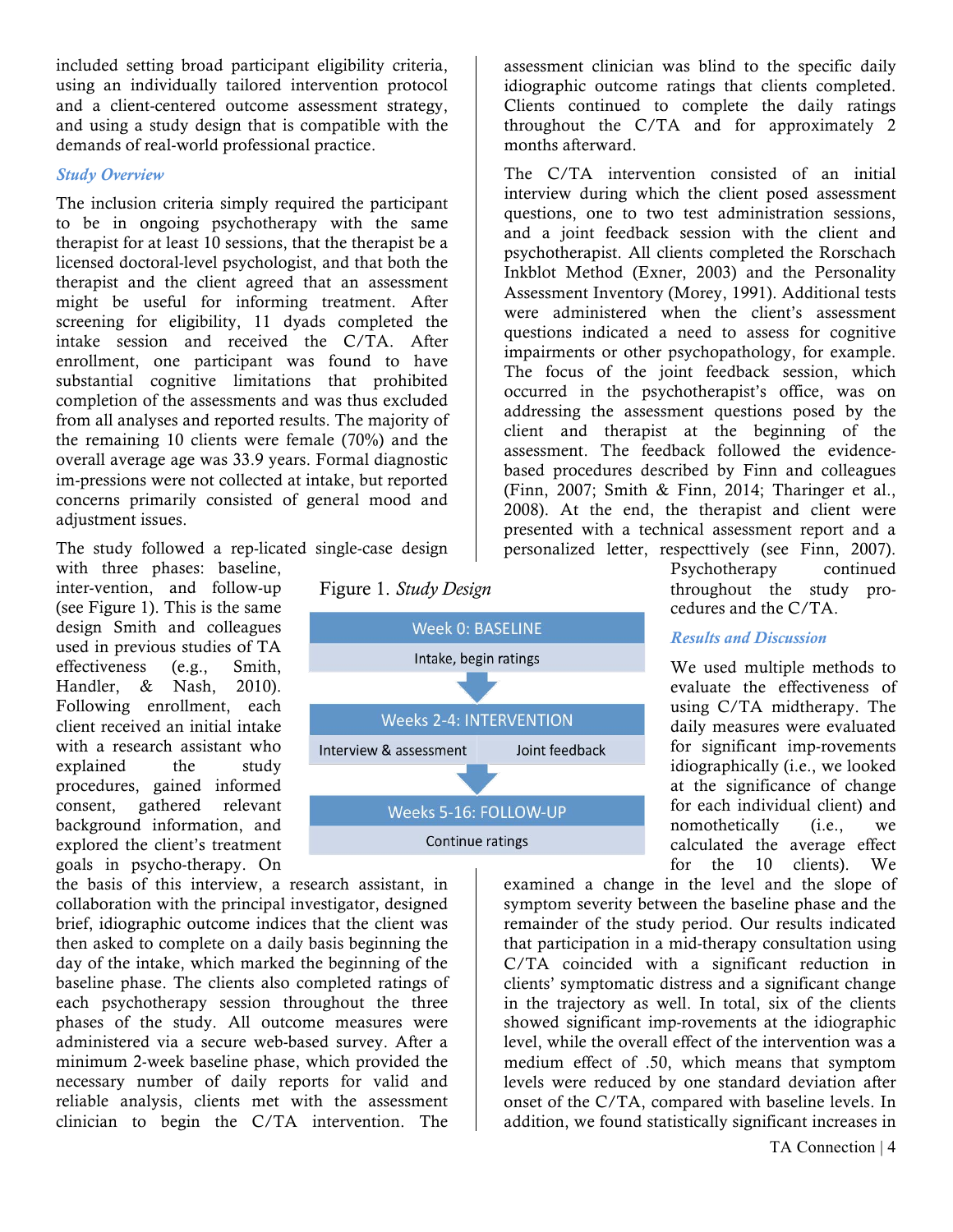the therapist–client working alliance in this study mainly in the area of agreement about the tasks of therapy—indicating some malleability in the therapeutic relationship as a result of the C/TA intervention.

The results should be considered cautiously given the study design limitations; for example, causality cannot be determined, because the effects found in this study could be a result of the ongoing therapy. Inclusion of a control group would add to the internal validity of the findings. However, it is worth exploring some possible reasons why C/TA could have contributed to the promising results we found. Several possible mechanisms of action in the application of C/TA may be responsible. For example, the literature suggests that simply receiving feedback is sufficient for improving client outcomes (Poston & Hanson, 2010). In addition, the therapist being present for feedback and receiving information may have led to a revision of the case concepttualization, which may change the course of therapy and the resulting therapeutic outcomes. Another possibility is that the feedback session itself, in which the assessor helps facilitate a discussion about the answers to the client's and therapist's questions, is a significant catalytic experience for both the therapist and the client. This therapeutic feedback session may provide a unique opportunity for the therapist and the client to understand the client in a new light. It is possible that the client's experience of being understood by the assessor may reduce distress, and the therapist's empathy for the client increases. Although the mechanism of action cannot be determined from the current study design, the results lay the groundwork for many future studies to explore this topic further.

In terms of the positive change in therapist–client working alliance in this study, one hypothesis to be explored is whether the C/TA intervention facilitated this change. Perhaps C/TA helps therapists increase their level of attunement with their clients through the process of attaining new information and thus considering a revised case conceptualization. Or, perhaps the tasks of therapy become more well defined as a result of the process of drafting specific questions to be addressed in an assessment and gathering relevant data. Again, these hypotheses are ripe for exploration in future research.

Given this study's pragmatic methodology, the practicalities involved in the process of consultation with therapists in ongoing treatment deserve mention as well. First, we found that many therapists were interested in having their client receive assessment,

but for various reasons the dyads were not able to participate in the opportunity. One reason was the scheduling difficulties involved in simply adding another commitment to the involved parties' alreadybusy schedules. In addition, several of the treatments had ended before the study was initiated. As is often found in general outpatient settings, client drop-out and ending a treatment prematurely is not uncommon, for a variety of reasons. Therefore, it seems important that therapist–client dyads interested in pursuing a midtherapy C/TA consultation be apprised of the duration of the process and know to what extent they can commit to it. Alternatively, methods that have been used to track the progress of psychotherapy and to predict premature termination (Lambert, 2010) could be used to identify cases at risk for treatment failure, and a C/TA could be initiated to prevent this occurrence. Either way, it is clear that this area of clinical practice is ripe for empirical study and that C/TA is well positioned to be the model of choice.

#### *References*

Ackerman, S. J., Hilsenroth, M. J., Baity, M. R., & Blagys, M. D. (2000). Interaction of therapeutic process and alliance during psychological assessment. *Journal of Personality Assessment, 75*(1), 82– 109.

Aschieri, F., & Smith, J. D. (2012). The effectiveness of an adult Therapeutic Assessment: A single-case time-series experiment. *Journal of Personality Assessment, 94*(1), 1–11.

Clark, D. A. (1999). Case conceptualization and treatment failure: A commentary. *Journal of Cognitive Psychotherapy, 13*(4), 331–337.

Exner, J. E., Jr. (2003). *The Rorschach: A comprehensive system* (4th ed.). New York, NY: Wiley.

Finn, S. E. (2007). *In our client's shoes: Theory and techniques of Therapeutic Assessment*. Mahwah, NJ: Erlbaum.

Finn, S. E. (2011). Journeys through the valley of death: Multimethod psychological assessment and personality transformation in long-term psychotherapy. *Journal of Personality Assessment, 93*(2), 123–141.

Finn, S. E., Fischer, C. T., & Handler, L. (Eds.). (2012). *Collaborative/Therapeutic assessment: A casebook and guide*. Hoboken, NJ: John Wiley & Sons, Inc.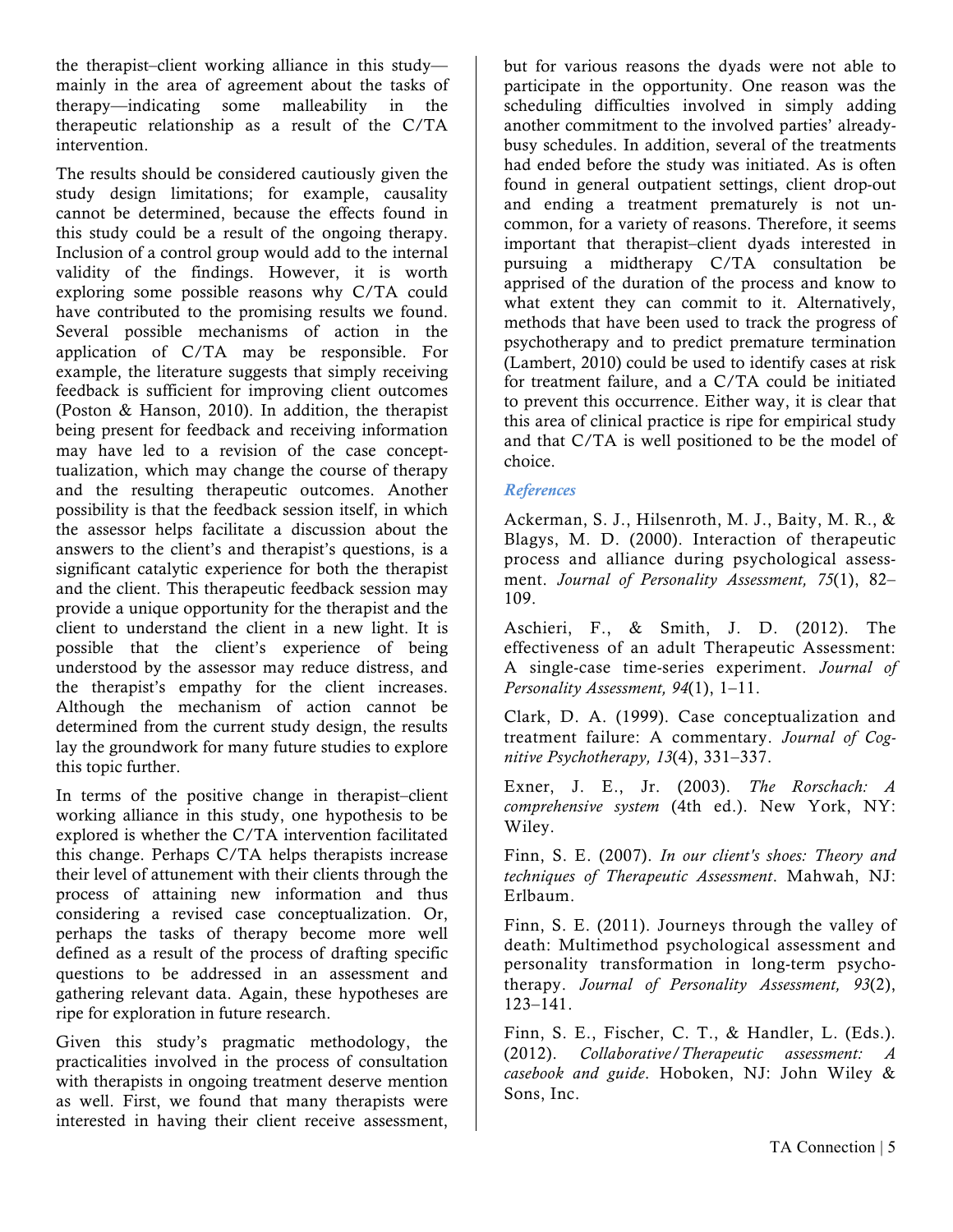Finn, S. E., & Tonsager, M. E. (1997). Information-gathering and therapeutic models of assessment: Complementary paradigms. *Psychological Assessment, 9*(4), 374–385.

Kaslow, N. J. (2004). Competencies in professional psychology. *American Psychologist, 59*(8), 774–781.

Lambert, M. J. (2010). *Prevention of treatment failure: The use of measuring, monitoring, and feedback in clinical practice*. Washington, DC: American Psychological Association.

Meyer, G. J., Finn, S. E., Eyde, L. D., Kay, G. G., Moreland, K. L., Dies, R. R., . . . Reed, G. M. (2001). Psychological testing and psychological assessment: A review of evidence and issues. *American Psychologist, 56*(2), 128–165.

Morey, L. C. (1991). *Personality Assessment Inventory professional manual*. Odessa, FL: Psychological Assessment Resources.

Pace, T. M., Chaney, J. M., Mullins, L. L., & Olson, R. A. (1995). Psychological consultation with primary care physicians: Obstacles and opportunities in the medical setting. *Professional Psychology: Research and Practice, 26*(2), 123.

Poston, J. M., & Hanson, W. E. (2010). Metaanalysis of psychological assessment as a therapeutic intervention. *Psychological Assessment, 22*(2), 203–212.

Shimokawa, K., Lambert, M. J., & Smart, D. W. (2010). Enhancing treatment outcome of patients at risk of treatment failure: Meta-analytic and megaanalytic review of a psychotherapy quality assurance system. *Journal of Consulting and Clinical Psychology, 78*(3), 298–311.

Smith, J. D., Eichler, W., Norman, K., & Smith, S. R. (2015). The effectiveness of a therapeutic model of assessment for psychotherapy consultation: A pragmatic replicated single-case study. *Journal of Personality Assessment, 97*(3), 261–270.

Smith, J. D., & Finn, S. E. (2014). Therapeutic presentation of multimethod assessment results: Empirically supported guiding framework and case example. In C. J. Hopwood & R. F. Bornstein (Eds.), *Multimethod clinical assessment of personality and psychopathology* (pp. 403–425). New York, NY: Guilford Press.

Smith, J. D., Finn, S. E., Swain, N. F., & Handler, L. (2010). Therapeutic Assessment in pediatric and primary care psychology: A case presentation of the model's application. *Families, Systems, & Health, 28*(4), 369–386.

Smith, J. D., & George, C. (2012). Therapeutic Assessment case study: Treatment of a woman diagnosed with metastatic cancer and attachment trauma. *Journal of Personality Assessment, 94*(4), 331– 344.

Smith, J. D., Handler, L., & Nash, M. R. (2010). Therapeutic Assessment for preadolescent boys with oppositional-defiant disorder: A replicated single-case time-series design. *Psychological Assessment, 22*(3), 593–602.

Tharinger, D. J., Finn, S. E., Hersh, B., Wilkinson, A. D., Christopher, G., & Tran, A. (2008). Assessment feedback with parents and preadolescent children: A collaborative approach. *Professional Psychology: Research and Practice, 39*(6), 600–609.

#### *Author*



Wendy Eichler is an advanced graduate student in the University of California–Santa Barbara's Counseling, Clinical, and School Psychology program. She is completing her predoctoral internship at Wardenburg Health Services at the University of Colorado– Boulder. Her clinical interests include assessment and early intervention with young adults, crisis response, and therapeutic assessment.

Please email questions or comments about this column to Wendy Eichler at weichler@gmail.com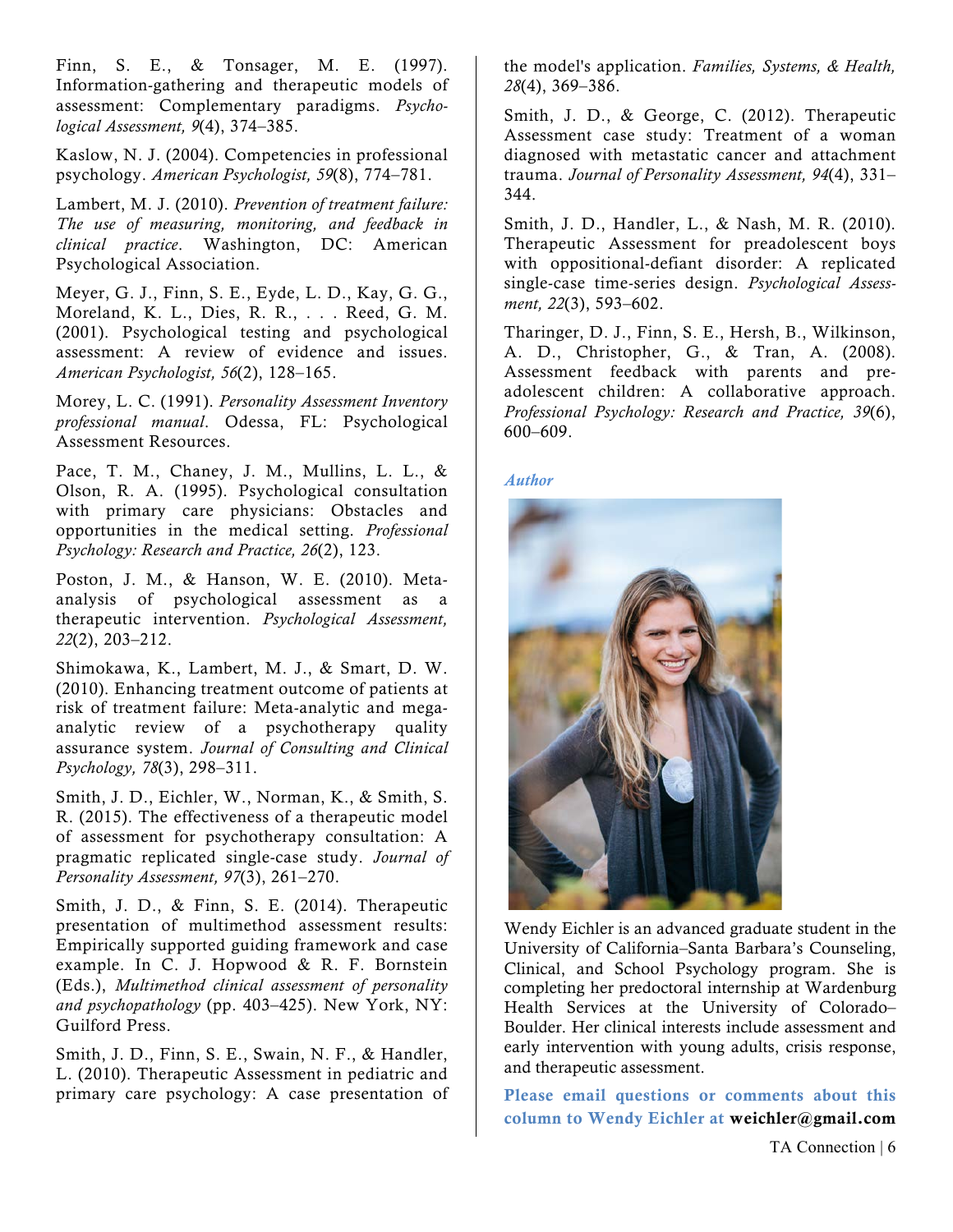### Loneliness, Fear, and Violence What I Learned from Encountering Evil Through Therapeutic Assessment

#### *By Lionel Chudzik, Ph.D.*

Center for Treatment and Study of Externalizing Disorders, Alençon, France, and Private Practice

I am a clinical psychologist from Normandy, France. Nearly all my work consists of providing mandatory psychotherapy to convicted sex offenders in the highest security level prison in France. I have worked with men and women who committed sexual offenses against children, men, or women (even a ship one time!) who have killed (most often another man) or who have tortured others short or long term. My goal is to help them through psychotherapy.

#### *A Strange Familiarity*

When people ask me why I work with these clients I usually reply that I grew up in several countries in Africa during civil wars and, in my opinion, this experience must have a link with my current job. While thinking of my earliest memories from Africa, these images come to mind: a false memory of a gardener lying dead in my garden after an attack from outside the walls of our estate (my parents told me a long time after that the attack was real, but not the death of the gardener); a dead child lying in the middle of the road, white liquid flowing from his head; an open meat market and giant black men with long knives

and the blood in the street; I remember very well the township in the south of Luanda that I crossed every morning to go to school.

My way to cope with those memories was to think, think, think about what I saw during my days, what I understood, and trying to find explanations or reasons. I started to cultivate my own loneliness. It wasn't easy to be a sensitive boy in this world, but I did my best to understand the things that happened around me. And I grew up, still thinking. I had a difficult time making friends during my childhood and adolescence, and I didn't stop thinking. During my late adolescence, my thinking all the time revealed itself in a mysterious look on my face, which attracted girls, yet I didn't even notice them. I continued to think. I never stopped. I found psychology and became addicted to books and theories. They simply helped me think even more, to cogitate about the things I had seen and lived. I felt less lonely among those books and theories, and I became a very good student.

One day during my internship I met my first juvenile delinquent. I felt comfortable with him, as if I knew something about him. I asked to meet more juvenile delinquents. I started to work in the various programs for this population. Every time, I felt this strange familiarity when in

contact with them. I worked with juvenile offenders for 6 years and wrote a doctoral thesis about this topic. But I remember still feeling unsatisfied by my work. At this time, I believed too much in what I was reading and my approach was too theoretically grounded, too intellectualized. My life pushed me to move from Paris to Normandy, where I began to work for a public hospital. I was quickly asked to also provide services in a prison. I accepted and again felt this strange familiarity. I have always had compassion for these men, my clients. They liked me a lot, I was doing a great job ... and then I met Steve Finn.

#### *TA, Evil, and Me*

I started to implement the principles of Therapeutic Assessment (TA) in prison. TA is a strange thing. It's like playing the piano or guitar. It seems easy at the beginning, you can be satisfied with playing a few chords, but the more you learn it, the more you realize how much you still have to grow. Clearly, the most important part of TA is the relationship with the client. Steve asked me to forget all my theories and to use the client himself as a theory and to really listen to him, without the filter of the theories. This ended up being my first lesson from TA: I often use theories as defenses. Perhaps some of my colleagues do as well. Steve asked me to stop thinking and to start feeling. And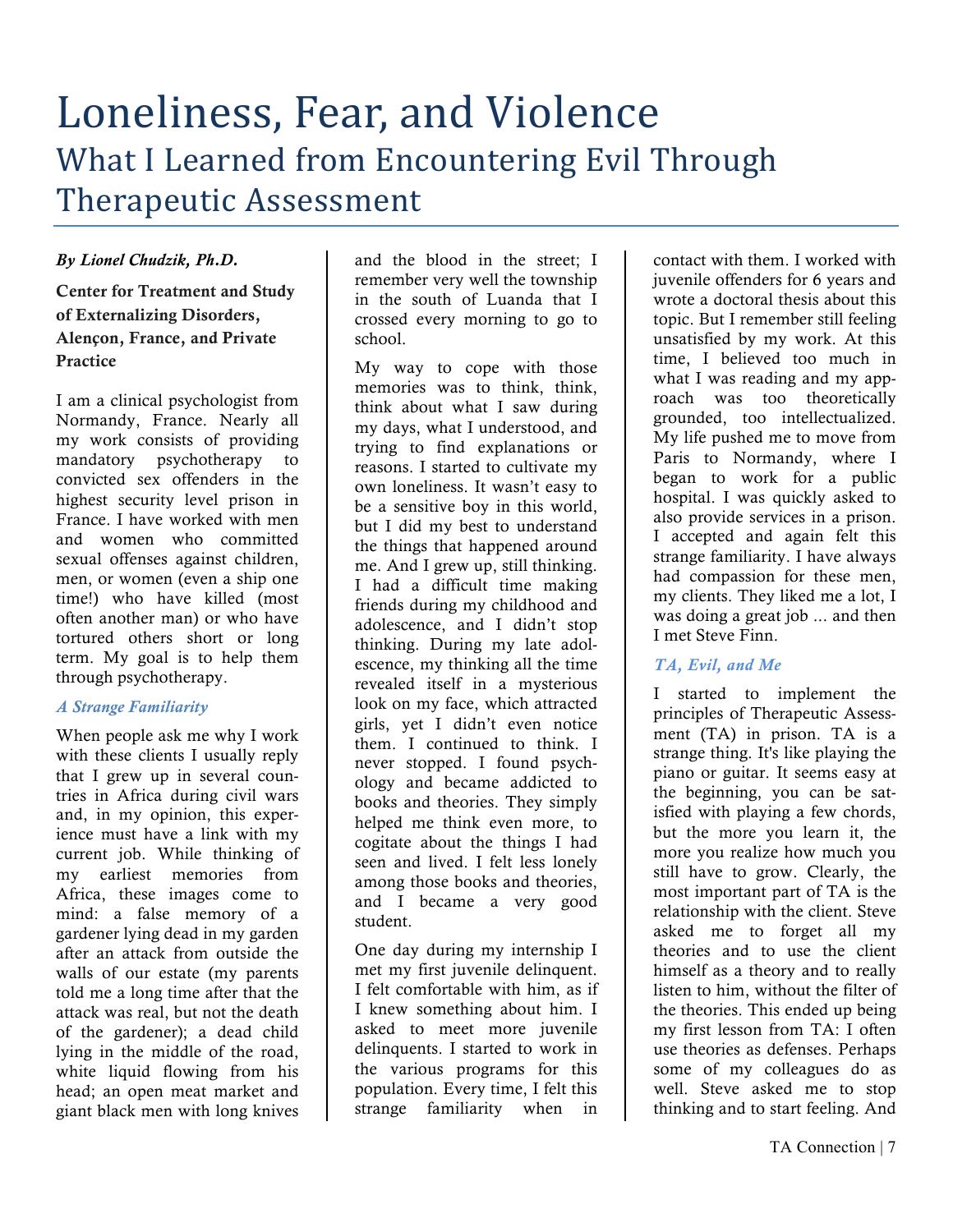I looked at myself: Why did I think so much when I was young? Where does this familiarity with criminals come from?

TA is very effective with my clients. With time and experience and the help and the support of the TA Institute, I witnessed good results. I was proud of the questions I gathered from my clients, and everything was fine. I struggled a bit with the question my clients most frequently asked me: "Why did I do that?" That is, why had they committed the act(s) that landed them in prison? It's a tricky question because at the end of a TA, during a summary and discussion session. you can't say, "because you were depressed," or "because you have a personality disorder," or "you use so much denial and splitting that you need to project your own feelings onto others." In this situation all these answers make no sense. While I struggled with the difficulty of providing answers to this question, I started to realize what the expression *in our clients' shoes* means. To answer the question my clients posed to me, I had to put myself in the clients' shoes. It's not easy. But imagine how difficult it becomes when your client is a convicted murderer or the guy who tortured another human being all night. Or the man who had sex with an 8-year-old boy. As I realized what I needed to do, my question became, "Do I really want to put myself in their shoes?"

At that point I began to understand something that is very important to me now. The link between growing up in Africa and my job: I was attracted by the trauma. Africa traumatized me. This is most likely evident to you, but for me it was Level 3 information, and I

clearly was not aware of it at the time. With time I came to understand this strange familiarity I felt with the sexual deviants and prisoners. Once I appreciated that a part of me felt understood by them, I was able to understand them. Steve taught me later that this process is called *rightbrain to right-brain connection*. But I wondered where the resonance came from. Why did I feel so connected with these criminals?

#### *In the Shoes of Evil*

One day at the hospital a psychiatrist asked me to meet a recently admitted patient. He was there because a judge had determined that he was not responsible for his crime because he had schizophrenia. The patient's rap sheet was impressive. He had robbed a bank, taken hostages, committed violent assaults, and abused substances. The psychiatrist asked me to meet with the patient in an isolation room with two male nurses. I refused and finally was able to meet the patient alone in an office of the unit. Then I asked Steve for supervision.

The assessment went well. The client explained to me that just prior to his last infraction he had been alone in his apartment and was severely anxious, even panicked. His mother came once a day to leave food on the table while he was in bed. On that day he had closed all the shutters in order to prevent people from hurting him. On the day of the crime he felt so alone he decided to go away. He left the apartment, then went out on the street, where he stopped the first car that came past and took the driver hostage. They spent the whole night talking together in the car.

His MMPI-2 showed a 9684 code type and a T-score of 30 on Scale 2. This code type suggested paranoid thinking and grandiosity to cover up inner insecurity; difficulties expressing anger in an adequate way; feelings of being unfairly treated and persecuted; alternate overcontrol of emotions and excitation, irritability, and fear of inadequacy. His Rorschach had 20 responses, a Lambda of 1.00, a Coping Deficit Index of 4, only one H (human) response, a SumC' of 4, and a Morbid content score of 3. He scored 16 on the Psychopathy Checklist-Revised, which is below the cutoff for psychopathy.

Steve said two things about these results. First, he asked if I thought the patient took pleasure in his criminal acts. I said, "No," but Steve asked me to ask my client. So I did. He looked at me and said, "You know, it was like an orgasm," and he described the moment when he was waiting for the police outside of the bank. His plan was to commit suicide "by cop" as he had seen on a television show, meaning that he would act in a way that gave the police no option but to shoot and kill him. He said that his anxiety was spent because he had already gotten the money and the fear was not there yet. In this moment he felt all-powerful. I was surprised by his response because I think of myself as very good with the MMPI-2 and I thought I understood the 9684 code type.

The second hint that Steve gave was to ask me to explore my client's experience of loneliness. Our case conceptualization was that my client was traumatized by loneliness. This made sense to me immediately and made me think a lot.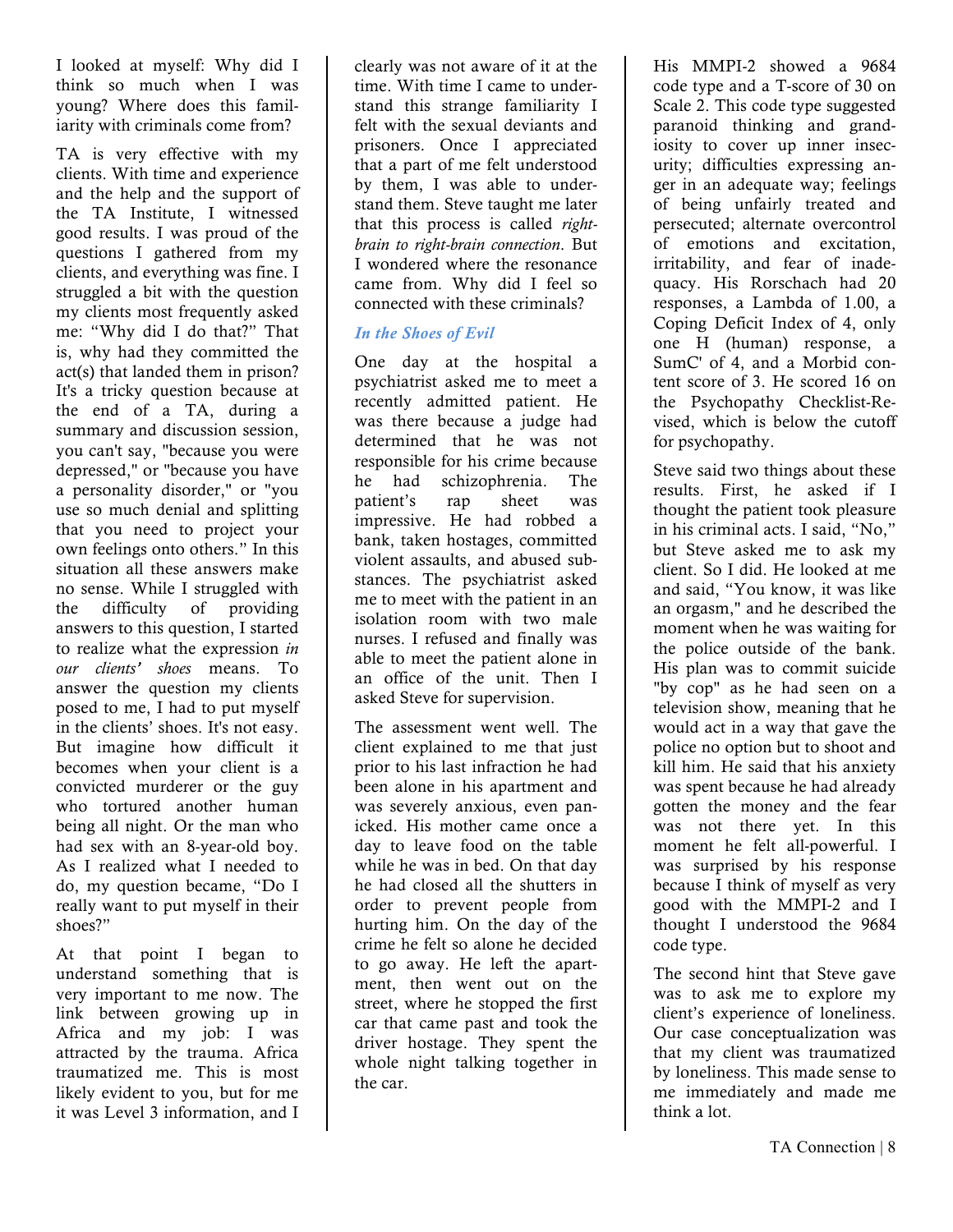Steve and I began to think about loneliness as a trigger for the patient, and I started to think about loneliness. We planned an assessment intervention session during which he would be asked to tell stories to TAT cards and then link his stories to his internal experience of depression and loneliness.

During this particular TA, something interesting happened. I had several nightmares during the time frame in which I conducted the TA, all of them focused on violence, fear, and loneliness. I connected these nightmares to my work with my client, and they taught me about my blind spots and what is behind the theories.

#### *Evil Inner World*

As a transtheoretical approach, TA cuts across theoretical divisions by pulling from many common factors that have an evidence base. This allows an assessor to work from whatever theoretical orientation they are most comfortable with. It also provides a wonderful opportunity to model and elicit openness and curiosity in supervision. By starting from the student's current orientation toward understanding human beings, the supervisor is able to gently elicit in the supervisees a curious, collaborative stance. This can be accomplished through discussion about questions such as "What do you think makes people tick?" and "How do you think people change?" By explicitly viewing the student's current manner of understanding people as worthy of interest and curiosity, the supervisor sets the stage for collaboration and respect in the supervisory relationship.

This client taught me about the inner world of many of my clients. This world is empty and dark, while our inner world is full of attachment figures, for better or for worse. Psychology doesn't have many theories about loneliness, but I remembered some from my past reading, especially what Fromm-Reichman (1959/1990) called *real loneliness.* Real loneliness is not communicable and is simply terrifying. I remembered what Winnicott (1965/2007) said about the capacity of being alone in the presence of someone else. I also recalled what Piaget wrote about the co-construction of meaning with peers (Piaget, 1966/2000).

I remembered at this point the work of Spitz (1945) regarding "hospitalism." He showed the deep and physical impact of loneliness on human infants. He wrote that during the first month after separation from the caregiver, the child is demanding, grasping everyone within his reach. After 2 months, he begins to refuse contact from others. After 3 months he adopts the typical position of lying on his belly, motionless. After 4 months he loses facial expression. I also remembered what Winnicott (1965/2007) said, that the capacity to be alone and to enjoy the aloneness is possible if the person has internalized a good object that is able to soothe him.

What we are talking about in this case is extreme loneliness that resembles what we know about isolation in jail or prison that leads to psychosis. But Sullivan's (1953) writing on malevolent transformation is most on my mind. Malevolent transformation occurs when parents use repressive authority, rejection, and humiliation. Children anticipate this and feel that their needs for affection will bring more anxiety. The child then considers these needs as weakness and begins to transform them into cruelty and exploitation of others. When you don't have anyone to protect you, you have to protect yourself. This malevolent transformation is always rooted in deep loneliness. This extreme loneliness occurs when you are alone inside with no internalized references that you can draw upon to soothe yourself. Likewise there is no internal secure base or haven of safety, to borrow from the attachment literature. The world becomes dangerous because you don't expect anything good from your environment and you have to be suspicious of others. When the world is terrifying, one will do whatever it takes to find a way to survive. And loneliness and helplessness could lead someone to violence and sometimes to rage.

This particular client drove me to this place. Loneliness, helplessness, and violence were the contents of my nightmares. My client helped me consider the emotional part of my experience in Africa that I had intellectualized for a very long time. He also helped me understand that my theories were deficient when it came to explaining this experience. Kohut (1972/2011) approached this experience through the concept of "narcissistic rage," and I have quoted Sullivan, Winnicott, and Spitz. These authors helped us understand the inner world of my clients in certain ways, mostly intellectually, but only TA led me so close to my client's inner world and experiences, that I felt scared.

*Conclusion*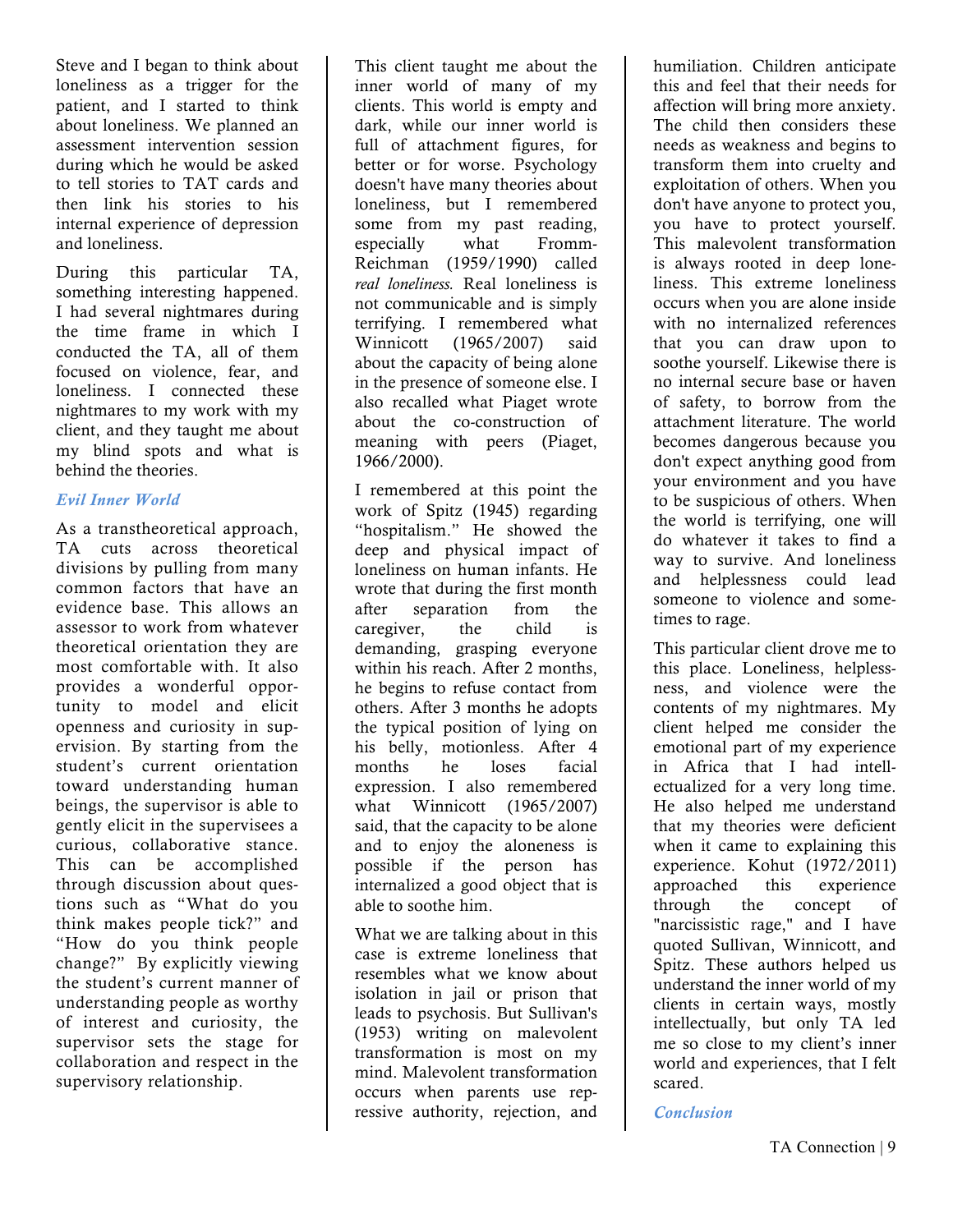I want to thank Steve for asking me to be a part of a symposium at the 2015 meeting of the Society for Personality Assessment, where I first considered these feelings and presented this paper. It really pushed me to think. I learned that I had my own experiences of fear and loneliness—that Africa had affected me deeply because nobody was there to make sense of the world for me and I was therefore obliged to do it alone. I learned to soothe myself when I feared for my life by engrossing myself in books and theories. After the TA with this client, I understood where my strange feelings of familiarity came from. They are derived from the mutual experience of feeling the fear of being deeply alone. My inner world had some parts that overlapped with my clients' inner world. As a psychologist, I often meet people who are not well understood because they are not normally seen in treatment. I learned that I need to take care of myself when treating these clients because being attracted to trauma could lead us to be traumatized again and again if we stay alone with what we hear and feel in our work. And I learned something important for all my future clients: Never neglect the experience of extreme loneliness.

#### *Acknowledgments*

I thank all the faculty of the Therapeutic Assessment Institute for the support and stimulation they gave me, especially Stephen Finn for much more than I can possibly say here; Barton Evans for introducing me to the work of H. S. Sullivan; J.D. Smith for his precious comments; and Filippo Aschieri for all our intellectual exchanges.

#### *References*

Fromm-Reichman, F. (1990). Loneliness. *Contemporary Psychoanalysis*, *26*, 305–329.

Kohut, H. (2011). Thoughts on narcissism and narcissistic rage. In P. Ornstein (Ed.), *The search for the self* (Vol. 2, pp. 615–658). London, England: Karnac.

Piaget, J. (2000). *The psychology of the child*. New York, NY: Basic Books.

Spitz, R. (1945). Hospitalism an inquiry into the genesis of psychiatric conditions in early childhood. *Psychoanalytic Study of the Child, 1,* 53–74.

Sullivan, H. S. (1953). *The interpersonal theory of psychiatry*. New York, NY: W.W. Norton & Company.

Winnicott, D. W. (2007). The capacity to be alone. In D. W. Winnicott (Ed.), *Maturational processes and the facilitating environment: Studies in the theory of emotional development* (pp. 29–36). London, England: Karnac Books. (Original work published 1965)

#### *Author*



Lionel Chudzik, Ph.D., is a licensed psychologist. He is the founder of the Center for the Treatment and Study of Externalizing Disorders at the psychiatric hospital at Alençon (Normandy, France) and a faculty member of the Therapeutic Assessment Institute. He works in a high-security prison and in private practice. He has been an associate professor at the University of Tours. Dr. Chudzik has published numerous papers about psychological assessment and mandatory treatment. He is the author of the French validation of the MMPI-2-RF. He is certified in Therapeutic Assessment with adults.

*Please email questions or comments about this column to Lionel Chudzik at* lionel.chudzik@univ-tours.fr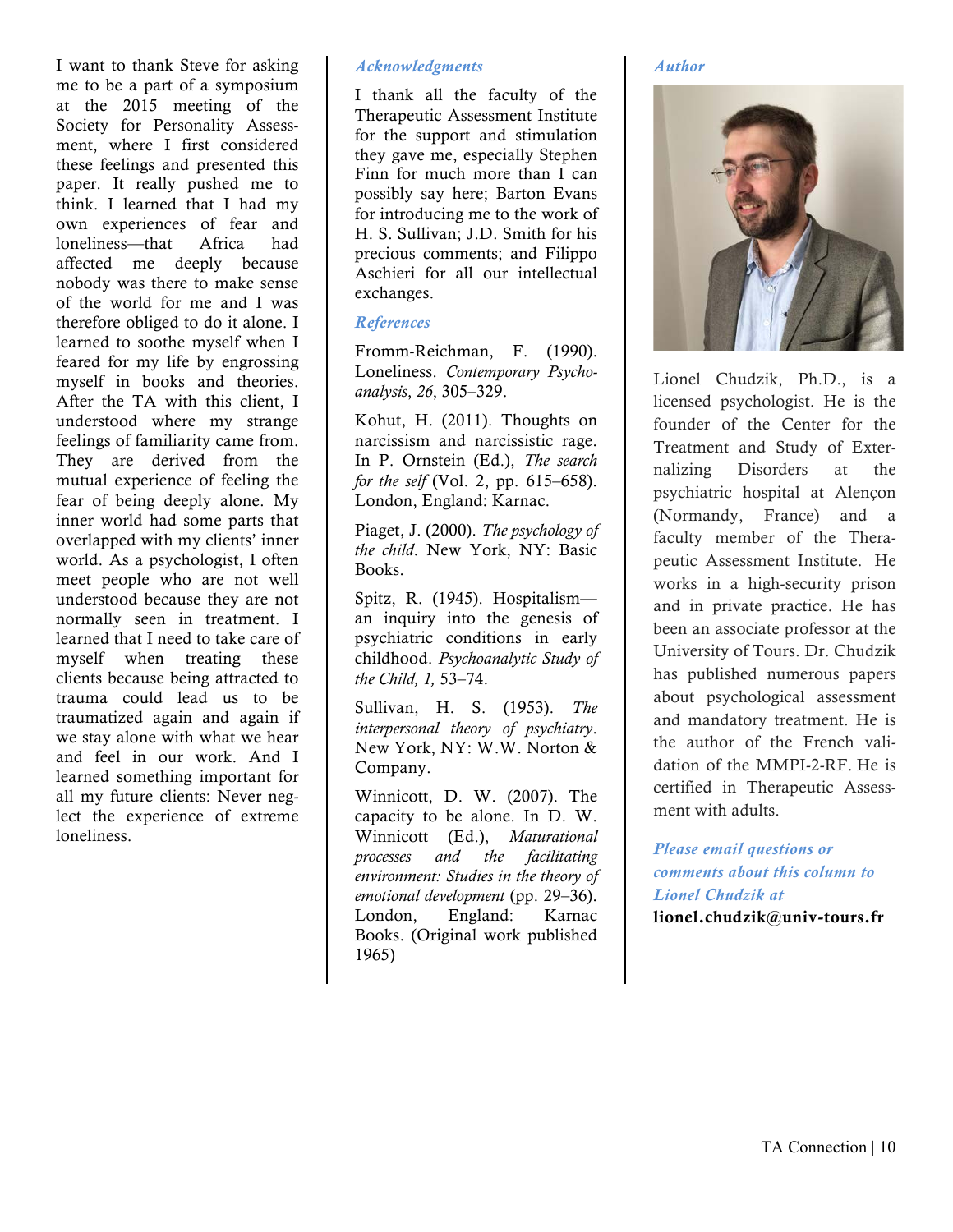## PTSD as a Human Experience An Interpersonal Approach

#### *By F. Barton Evans, Ph.D.*

#### **Private Practice, Asheville, NC, and George Washington University School of Medicine**

*Note.* This article was originally published in a different form in *The North Carolina Psychologist* in 2014.

#### *DISCLAIMER:*

*The opinions expressed in this article are those of Dr. Evans alone and not those of the trauma survivors or the Veterans Administration (VA). The VA does not endorse, and is not responsible for, the content of this article.*

Assessment and treatment of psychological trauma has become a ubiquitous part of modern mental health practice, with high incidence among specific populations such as combat trauma survivors, torture survivors, survivors of violence and child maltreatment, and accident and disaster victims. Assessment of psychological trauma is now considered an essential element of an initial assessment of individuals seeking mental health care (see the APA trauma guidelines). While evidence-based cognitive behavioral therapies such as prolonged-exposure therapy (PET) and cognitive processing therapy (CPT) are frequently seen as preferred best-practices treatments for PTSD, Steenkamp and Litz's (2013, p. 51) review of outcome studies for PET and CPT VA PTSD treatment approaches indicates that "current treatment best practices aimed at ensuring that trauma survivors access, complete, and benefit from PTSD care remain far from ideal." Indeed, leading trauma experts, such as van der Kolk (1994), have questioned whether such cognitively based treatments are suitable, when research shows PTSD to be so deeply rooted in the nonverbal areas of the brain.

One way of thinking about this evidence is to suggest that there is still "room at the table" for considering new ways of thinking and approaches to PTSD. As suggested by Cloitre et al. (2006), focusing on the interpersonal aspects of PTSD may

offer another avenue of support for trauma survivors. Interpersonal therapy for depression (see Klerman & Weissman, 1994) is another evidencebased treatment (EBT) that has shown efficacy with a variety of disorders, including a promising pilot study with PTSD (see Bleiberg & Markowitz, 2005). Although what many of the current manualized EBT approaches share in common is generally good and replicable reduction of positive symptoms of PTSD, to my way of thinking, the addition of what I call an *experience near* understanding of the adaptive value of PTSD symptoms can deepen interpersonal connection with trauma survivors. The treatment outcome studies–based work of Carl Rogers (1961), arguably the original proponent of EBT, have shown us that respect, acceptance, genuineness, and empathy are critical components of psychotherapy outcome. On the basis of Roger's work and subsequent research (e.g. Lambert & Barley, 2001) supporting it, we have learned that the interpersonal process between psychologist and client that is a main curative component is the quality of the therapeutic relationship. This article is an initial exploration of an avenue for an "experience-near" understanding of the experience of the trauma survivors.

Harry Stack Sullivan's (1953) interpersonal theory was an important, if unacknowledged, contributor to modern thinking about the human experience of overwhelming shock and horror. Central to Sullivan's thinking is the inextricable connection between humans, what he calls both the *theory of tenderness* and *theory of anxiety,* which presaged Bowlby's attachment theory (see Evans, 1996). Sullivan's *one genus hypothesis*, "We are simply more human than not," focused on common human processes, and Sullivan came up with the term *problems in living* to describe the difficulties with self and others rather than use the term *mental illness* or *mental disorder*. Sullivan leveled a powerful critique of the Kraepelinian model of psychiatry with its emphasis on distinguishing between "normal" and "sick/disordered" functioning, which increased the power differential between doctor and patient and exacerbated the alreadypotent social stigma of being labeled with a mental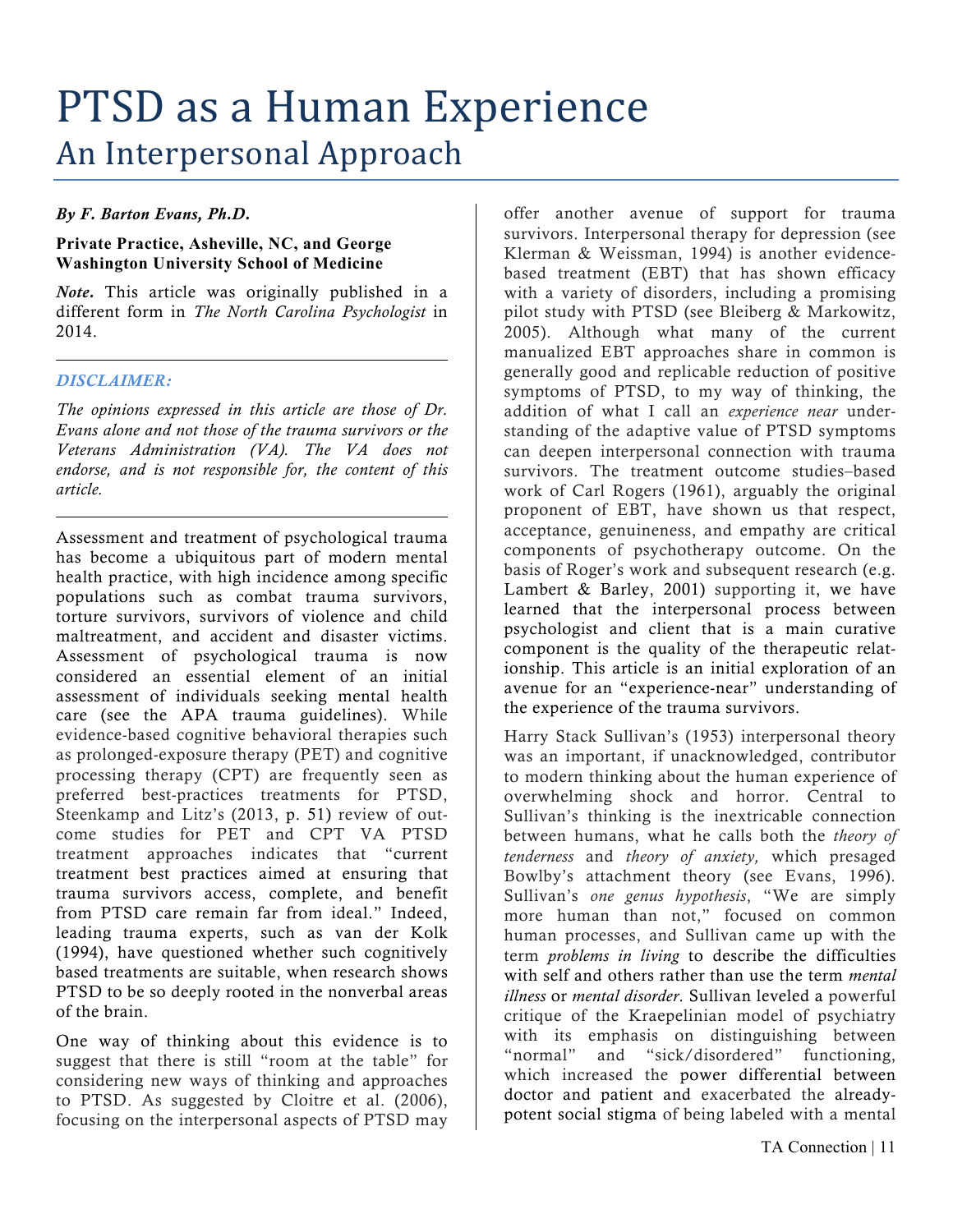disorder (see Szasz, 1960). As such, both medical diagnostic symptoms of PTSD in the Diagnostic and Statistical Manual of Mental Disorders (American Psychiatric Association, 2013) and modern EBT practice rely on this system, sharing some of the problems inherent with the Kraepelinian model, especially if it is not balanced with an empathic understanding of what function these symptoms serve.

Like everyone else, trauma survivors are sensitive about being labeled as "crazy" and frequently do not find "civilians" able to relate to their traumatic combat experiences. Further, by definition, these traumatized clients have had past experiences of powerlessness and emotional flooding that have hurt them, and talking about trauma is an emotionally arousing and anxiety-producing experience. Individuals with PTSD approach treatment in a state of confusion and distress about their experience. Over the years, I have begun to understand their experiences in a new light, something that I call an *experience-near approach to psychological trauma*. This has allowed me to provide a "personcentric" approach that optimizes empathy magnifiication and diffuses the stigma of mental illness and diagnostic depersonalization so commonly experienced by trauma survivors.

Indeed, this experience-near approach to PTSD is a natural fit for Therapeutic Assessment (TA) because it matches the core elements of TA. As Finn (2007) has so elegantly pointed out, TA is client-centric, diffuses the stigma of diagnostic depersonalization, and changes the client's narrative from a disorder to a normal reaction to overwhelming life experience. The main goal of TA is to help clients understand themselves better and improve their lives, as opposed to "cure" or reduction of symptoms. Clients and therapeutic assessors become collaborators in this search for understanding. Assessment and psychotherapy in general by its nature provokes anxiety in the client (and the assessor), which must be addressed if therapeutic change is to move forward (Cohen, 1952; Fromm-Reichmann, 1949). By definition, traumatized clients have felt powerlessness and have been flooded with terror; TA procedures reduce retraumatization by an assessment by emphasizing emotional attunement over "getting the data" and by clients' increasing feeling of control in most aspects of the assessment. TA starts with clients and their experience, and an experience-near approach to psychological trauma helps frame their trauma as a human experience,

which shifts the focus from vulnerability to posttraumatic resilience (Southwick et al., 2015).

This approach begins by reframing the meaning of psychological trauma and PTSD from a medical diagnosis to a normal reaction to overwhelming life experiences. Jeffrey Jay (1991) characterized the horrific experiences and memories of psychological trauma as "*Terrible Knowledge,"* a term that focuses attention on the meaning of the survivor's experience. Almost always these traumatic experiences change the person and disrupt almost everything they believed about life. With combat trauma survivors, for example, I ask the question, "In your worst experience or nightmare before the military, could you possibly imagine what you saw and felt in Vietnam?" Usually the veteran says that he or she could not begin to imagine the horrors of war. I share with the veteran my belief that most of us live in a bubble in which the horror and evil that exist in the world are kept out, if we are lucky. In exposure to war or other trauma, a hole is blown in the bubble, forcing us to see the evil that is, and always has been, around us. We humans are changed by this experience in a powerful way and are alienated from the lives we had before, and we may live alone with our memories and meaning of these traumas, the Terrible Knowledge of what we experienced. I then ask if he or she knew that his or her experiences are universal, experienced by nearly everyone who encounters Terrible Knowledge. Very often the trauma survivor is surprised by this new way of thinking and is open to hearing more.

I next ask trauma survivors what they understand about their hypervigilance, startle reaction, focus problems, and the like. Usually they will describe examples of their experience, though generally with no sense of the function these symptoms have played for them. I will ask a series of questions such as, "You know we shrinks call this *hyperarousal*, but this really should be called *staying alive.*" To help, for example, the Vietnam veteran understand the survival value of hypervigilance, I will ask, "So how important was it for you to be alert to danger and on guard all the time during Vietnam?" About startle reactions, I ask, "How important was it for you to respond to every sound and dive for cover at anything that sounds like a mortar, shot, or rocket?" With regard to the nearly ubiquitous sleep problems that trauma survivors have, I inquire, "When does bad stuff happen usually?" to get at the frequency with which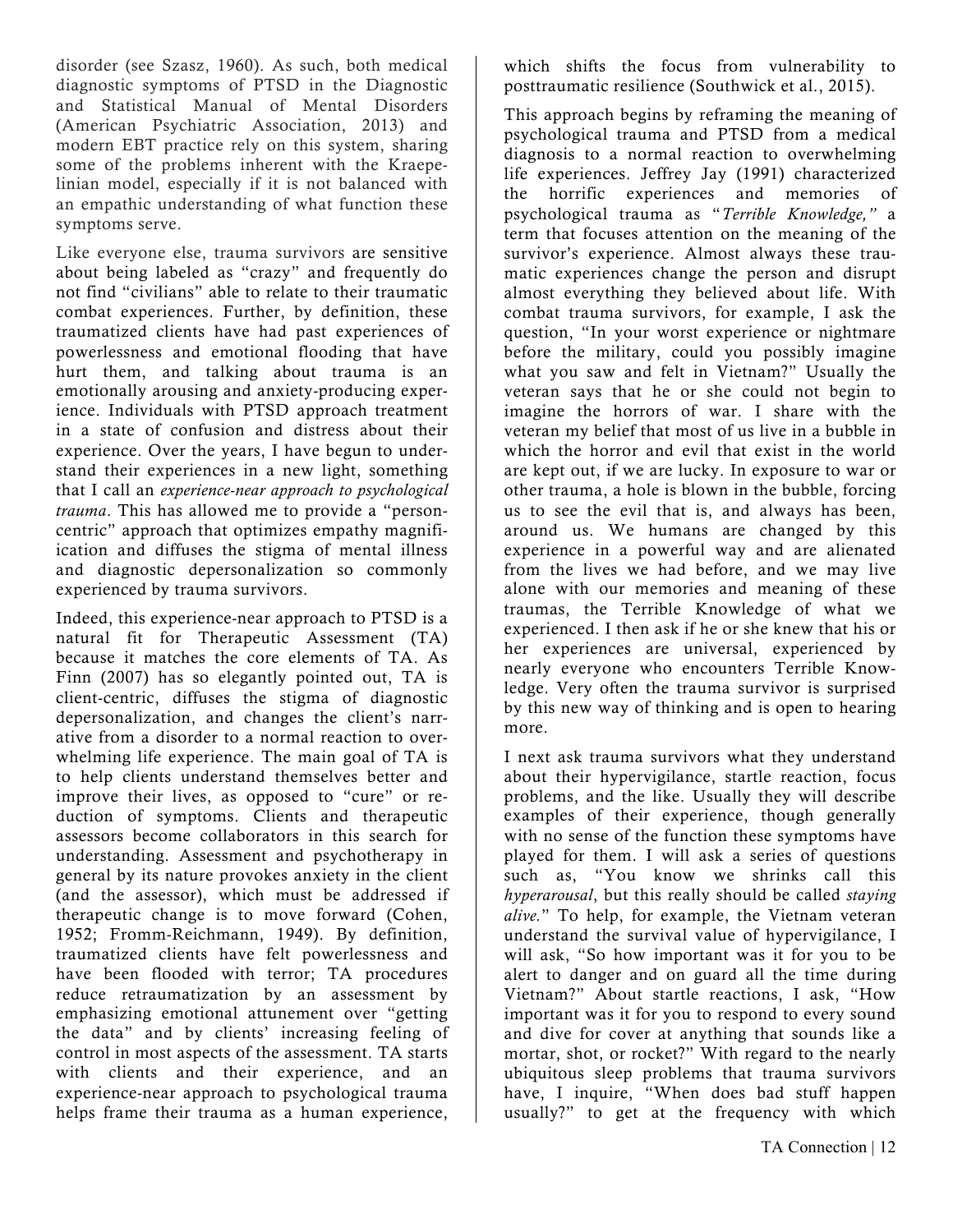mortar, rocket, and sapper attacks occur at night and then follow up with "OK, now how important was it to sleep with 'one ear open' when you were in the combat zone?" In terms of concentration problems, I will ask, "When you are walking through the bush, how much can you afford to have a narrow focus, say on the trail ahead of you, or have a moment for a private thought without maintaining a broad focus on what's going on around you?" With regard to irritability, I pose the question, "When you are attacked, how important is it for you to go from zero to full-tilt boogie, from at rest to high aggression, rock and roll mode? What is the emotion you are feeling at these times? Do you have time to think about what you are doing or were you trained to 'get on it' before your conscious mind knows what you are doing?"

This inquiry helps trauma survivors become aware that what they thought were symptoms of a mental disorder are in reality completely adaptive responses in the context of their traumatic experiences. Very frequently I hear, "You mean I'm not crazy, doc?" We then discuss how these "symptoms" were comprehensible human survival reactions that made it possible for them to sit across from me today. I also share what we know about extended exposure to highly dangerous situations. The brain undergoes changes (see Bremner, 2006; Vasterling & Brewin, 2005) that continue a person's sensitivity to danger long after leaving the dangerous combat zone. In a very real way, "staying alive" patterns are very much battle scars in the same way as a bullet or mortar fragment wound is.

van der Kolk's (1987) concept of the biphasic response of psychological trauma is useful for understanding the function of reexperiencing symptoms and numbing/avoidant symptoms of PTSD. He observed that trauma survivors are usually predominantly in one or the other of these symptom clusters, but rarely both at the same time. To my way of thinking, these symptom clusters are expressions of two powerful human motivations: our human need to understand our experience and our need to avoid pain, which we share with all other animals. With this in mind, I reframe reexperiencing symptoms such as intrusive memories, nightmares, flashbacks, and traumatic triggers and related panic as "Trying to Comprehend the Incomprehensible" and avoidance and numbing symptoms as "Escaping the Pain of Memory."

As an introduction to discussing intrusive, reexperiencing symptoms, I ask combat veterans to reflect with me on how much time they have spent on trying to understand horrific, overwhelming experiences they saw in combat. I then ask if any of what they saw makes any sense to them, no matter how hard they have tried. Not infrequently I will hear about innocent children, women, and men being killed or the look on a buddy's face at the moment of his death from shrapnel wounds. I then ask if it is possible that the traumatic experience makes no sense and that is what is traumatic about it. I share my belief that part of being human is to make sense out of, or derive meaning from, what we do and see. There is fundamental damage to the integrity of our meaning of what it is like to be a human with other humans, and this damage never truly leaves us.

Next, I offer that I have come up with only one clear idea about the meaning of these experiences: It is always better to survive. This discussion often brings up powerful experiences of a combat veteran's survivor's guilt, questions about why he survived when his buddy or the 10-year-old Vietnamese boy did not. I put forward the idea that there is no real answer to this question and that the veteran is trying to "Comprehend the Incomprehensible." I say that while my suggestion may be "thin soup," I believe that real meaning comes out of these terrible experiences when we embrace the question of what does it mean to have survived. Now that we have our life, what is it that we have chosen to do with it? Frequently this leads to an exploration of how the trauma survivor has lived her life after the trauma, along with things undone, done poorly, and most important, done well. I often hear how trauma survivors have had a deeper understanding of how precious life is and how this helped him be a better parent, worker, or marital partner as a result of understanding the fragility of life. We will also discuss how the knowledge of combat trauma has contributed to the veteran's role as protector of his family and community. I will often say in these instances that keeping traumatic experiences in mind provides a special understanding of the danger of the world. I may share how powerful research (Janoff-Bulman, 1992) has shown that trauma victims who "blame themselves" for what happens to them are often engaging in preparatory recognition of dangerous situations so that they and those they love are safer from the vulnerability to the evil of the world around them.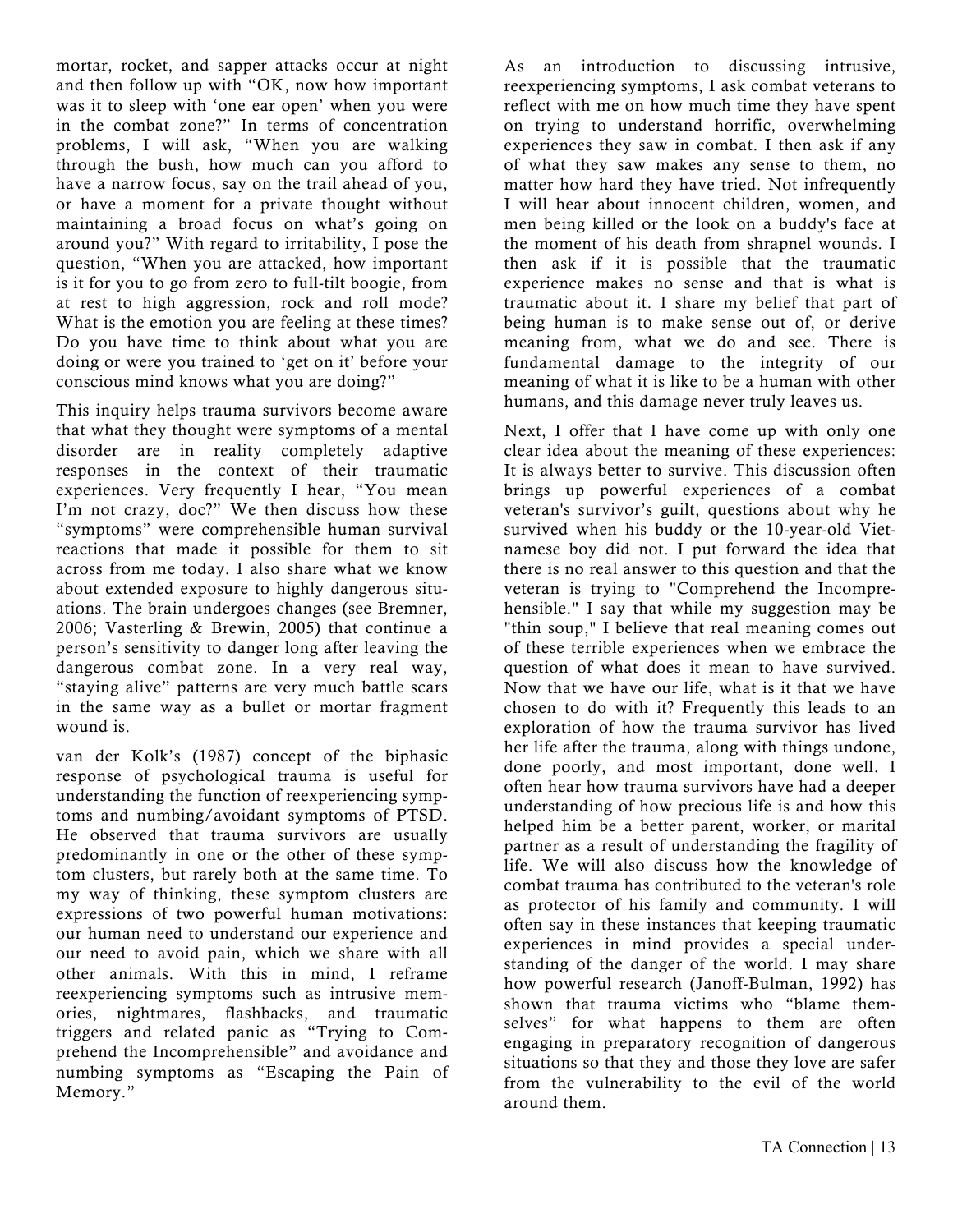Another aspect of working to "Comprehend the Incomprehensible" involves traumatic experiences that disrupt the veteran's deeply held sense of personal morality and spirituality, a concept often referred to as *moral injury* (see Litz et. al., 2009; Shay & Parson, 1994). In such instances, trauma survivors are racked with overwhelming guilt for having engaged wittingly or unwittingly in an act so horrible they are unable to forgive themselves for example, killing a child during combat. Frequently, loved ones, friends, and therapists have counseled the veteran to forgive himself and let go of the past. Often, to the veteran's great surprise, such well-meaning sympathy only makes him feel wretched, confused, and isolated. I will often say to the veteran that there is only one thing worse than feeling the unbearable guilt for his actions, and that is feeling nothing at all. We will then discuss the difference between feeling unrelenting guilt and maintaining moral integrity through remembrance and bearing witness to the terrible acts of war, speaking of the veteran's unwillingness to "forgive and forget" as an act of moral courage. In the words of Deepak Chopra (2001), "We can become living memorials to tragedy by restoring the power of life."

Finally, to understand avoidance and numbing symptoms of PTSD, I reconceptualize them for trauma survivors as "Escaping the Pain of Memory." We discuss how avoiding activities that trigger memories and associated painful feelings are part of our natural human motivation to avoid and escape painful experience, something we share in common with all animals. Because we are social animals, "Escaping the Pain of Memory" usually involves avoiding social interaction. Social avoidance is frequently exacerbated by the trauma survivor's feelings of guilt and unworthiness to be part of the human group or even to be alive, referred to as *posttraumatic guilt.* The increasing avoidance of life situations, especially social interaction, frequently leads to a diminished interest in pleasurable, life-affirming activities. "Escaping the Pain of Memory" can lead to a depressive disengagement from life and can block the veteran's connection to future hopes, aspirations, and connections to others. In its most extreme form, past traumatic memories can be so dissociated that the veteran lives in a world where past, present, and future remain disconnected and a confused, befuddled, and bewildered state of mind predominates. We know that PTSD has the most chronic and intractable course when the "Escaping the Pain of Memory" symptom cluster of

PTSD is the principal mode of dealing with Terrible Knowledge (see Feeny et al., 2000 and Litz, 1992).

A second element of "Escaping the Pain of Memory" involves how emotional numbing can be a highly adaptive protective process for trauma survivors. We talk about the normal human reaction to sudden, horrific, and tragic loss. I will ask combat veterans, "In the heat of combat, did you have time to wail and mourn the loss of your buddy?" We discuss how the normal human grief reaction is similar to depression, with deep sadness, lowered energy, and a turning inward rather than an aggressive, adrenalized focus on externalized danger so essential in the heat of battle. As a result, as exposure to casualties and other horrors mount, the veteran learns to respond with "don't get close so you don't feel loss." Much like avoidant aspects of "Escaping the Pain of Memory," emotional numbing powerfully generalizes to noncombat and postmilitary situations, further robbing the veteran of his or her empathic connection to others and to her or his internal self. Frequently, trauma survivors share how inhuman and "dead inside" they feel, when they cannot cry or feel much of anything at the funerals of loved ones or at the emotional struggles of their children. Helping trauma survivors see that their reactions are an adaptive response to the nearly incompprehensible suffering of trauma can be a first step to engaging in the courageous and painful process of learning to remember their experiences in a different way and regain lost humanity.

A third and someone different aspect of posttraumatic avoidance is trauma survivors' reluctance, or even unwillingness, to speak about their traumatic experiences. Although this behavior can be a way to manage painful memories, I have come to see this somewhat differently for many trauma survivors. Not infrequently trauma survivors share with me that they can really never talk about what happened to them with anyone other than fellow trauma survivors. Many trauma survivors are able to share excruciatingly painful memories of their experiences with other trauma survivors, but they are unable to speak about them with their partners, parents, or friends. In this way we have reframed this dilemma of avoiding conversations as the need to protect others from seeing the "terrible pictures" in the trauma survivors' minds. Many trauma survivors are powerfully motivated to defend and protect others, often at considerable cost to themselves. Acknowledging their motivation for not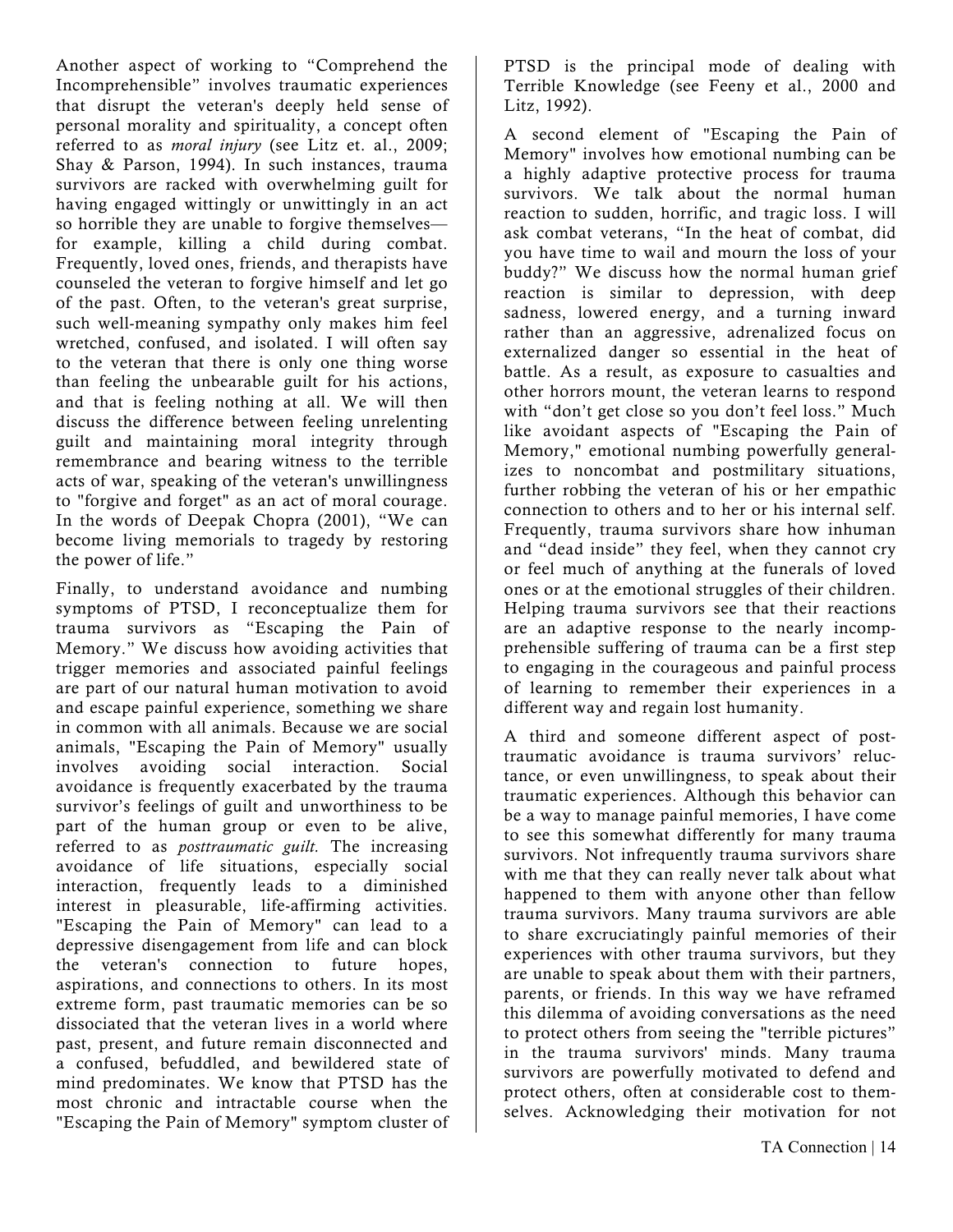sharing this information even to spouses can be a powerful way to empathically connect with trauma survivors, reaffirming their good judgment in doing so.

In closing, I have found considerable value in reframing psychiatric symptoms of PTSD into experience-near statements regarding the adaptive value of trauma survivors' often bewildering experiences. There is no doubt that the diagnostic accuracy and acumen of the DSM 5 and IV Expert Panels based on strong research from the National Center for PTSD and others have advanced our understanding of the sequelae of psychological trauma. It is then up to us as clinicians to find ways to translate this knowledge to trauma survivors in order to get "in our clients' shoes" (see Finn 2007).

#### *Acknowledgments*

Many thanks go to Stephen Finn, Ph.D., founder of Therapeutic Assessment, for allowing me to use his materials from the prior workshops we did together. My deepest appreciation to the many combat trauma survivors, torture victims, and sexual assault survivors who have helped me understand PTSD as a Human Experience.

#### *References*

American Psychiatric Association. (2013). *Diagnostic and statistical manual of mental disorders* (5th ed.). Arlington, VA: American Psychiatric Association.

Bleiberg, K. L., & Markowitz, J. C. (2005). A pilot study of interpersonal psychotherapy for posttraumatic stress disorder. *American Journal of Psychiatry*, *162*(1), 181–183.

Bremner, J. D. (2006). The relationship between cognitive and brain changes in posttraumatic stress disorder. *Annals of the New York Academy of Sciences*, *1071*(1), 80–86.

Chopra, D. (2001). *The deeper wound: Recovering the soul from fear and suffering*. New York, NY: Random House.

Cloitre, M., Koenen, K.C., & Cohen, L. R. (2006). *Treating survivors of childhood abuse: Psychotherapy for the interrupted life*. New York, NY: The Guilford Press.

Cohen, M. B. (1952). Countertransference and anxiety. *Psychiatry*, *15*(3), 231–243.

Feeny, N. C., Zoellner, L. A., Fitzgibbons, L. A., & Foa, E. B. (2000). Exploring the roles of emotional numbing, depression, and dissociation in PTSD. *Journal of Traumatic Stress. 13*, 489–498.

Finn, S. E. (2007). *In our clients' shoes: Theory and techniques of Therapeutic Assessment.* New York, NY: Routledge.

Fromm-Reichmann, F. (1949). Notes on the personal and professional requirements of a psychotherapist. *Psychiatry*, *12*(4), 361–378.

Janoff-Bulman, R. (1992). *Shattered assumptions: Towards a new psychology of trauma.* New York, NY: Free Press.

Jay, J. (1991). Terrible knowledge. *Family Therapy Networker, 15,* 18–29.

Klerman, G. L., & Weissman, M. M. (1994). *Interpersonal psychotherapy of depression: A brief, focused, specific strategy*. New York, NY: Jason Aronson.

Lambert, M. J., & Barley, D. E. (2001). Research summary on the therapeutic relationship and psychotherapy outcome. *Psychotherapy: Theory, Research, Practice, Training, 38*(4), 357–361.

Litz, B. T. (1992). Emotional numbing in combatrelated post-traumatic stress disorder: A critical review and reformulation. *Clinical Psychology Review, 12*, 417–432.

Litz, B. T., Stein, N., Delaney, E., Lebowitz, L., Nash, W. P., Silva, C., & Maguen, S. (2009). Moral injury and moral repair in war trauma survivors: A preliminary model and intervention strategy. *Clinical Psychology Review, 29*(8), 695–706.

Rogers, C. (1961). *On becoming a person: A therapist's view of psychotherapy*. Boston, MA: Houghton Mifflin Harcourt.

Shay, J., & Parson, E. R. (1994). Achilles in Vietnam: Combat trauma and the undoing of character. *Journal of Contemporary Psychotherapy, 24*(1),  $65 - 70.$ 

Southwick, S. M., Pietrzak, R. H., Tsai, J., Krystal, J. J., & Charney, D. (2015). Resilience: An update. *PTSD Research Quarterly, 25,* 1–10*.*

Steenkamp, M. M., & Litz, B. T. (2013). Psychotherapy for military-related posttraumatic stress disorder: Review of the evidence. *Clinical Psychology Review, 33*(1), 45–53.

Sullivan, H. S. (1953). *The interpersonal theory of psychiatry*. New York, NY: Norton.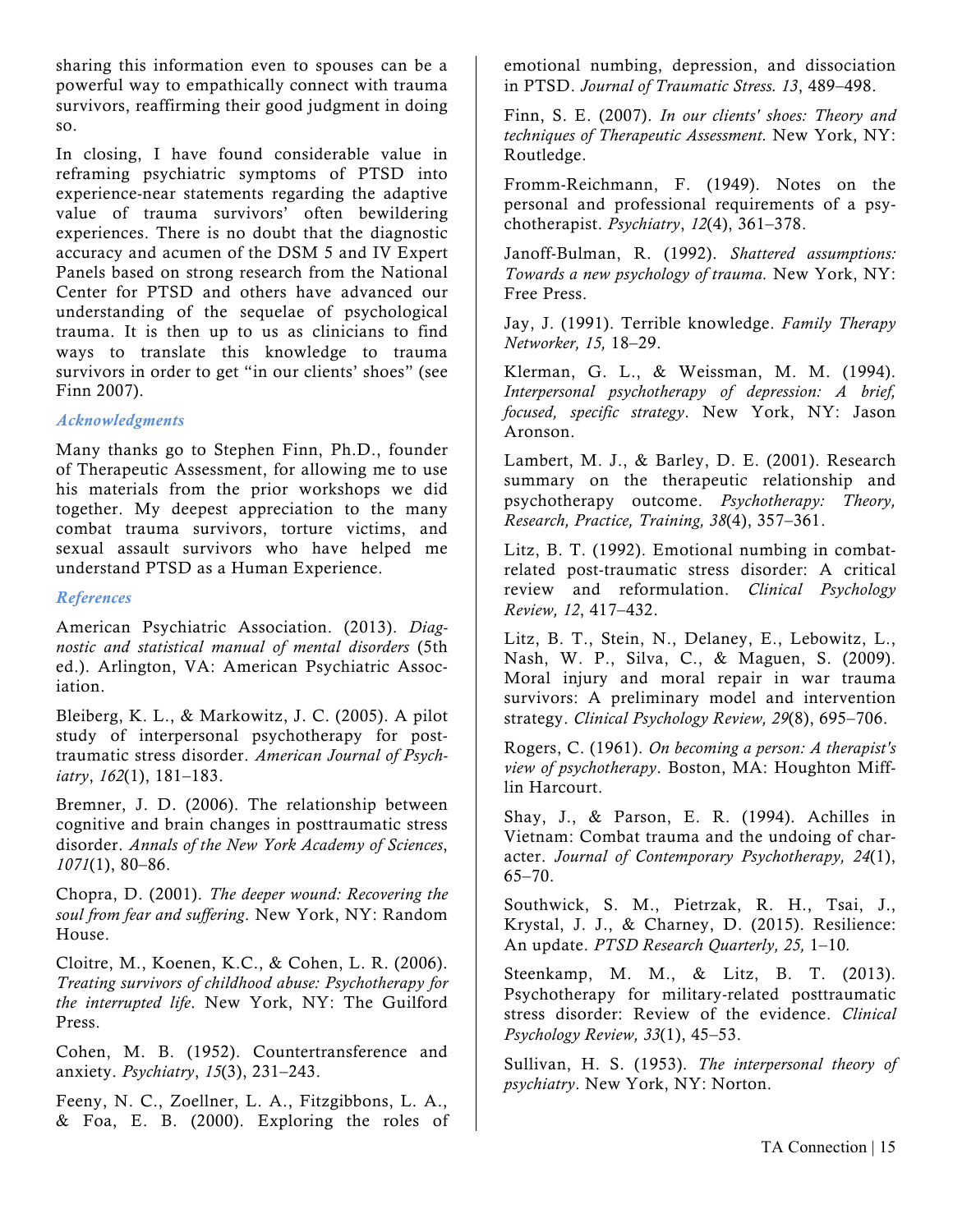Szasz, T. S. (1960). The myth of mental illness. *American Psychologist*, *15*, 113–118.

van der Kolk, B. A. (1987). The psychological consequences of overwhelming life experiences. In B. A. van der Kolk (Ed.), *Psychological trauma* (pp. 1–30). Arlington VA: American Psychiatric Publishing.

Vasterling, J. J., & Brewin, C. (Eds.). (2005). *Neuropsychology of PTSD: Biological, cognitive, and clinical perspectives*. New York, NY: Guilford Press.

#### *Author*



Barton Evans, Ph.D., is a clinical and forensic psychologist in private practice in Asheville, NC, and clinical professor of psychiatry, George Washington University. He is author of *Harry Stack Sullivan: Interpersonal Theory and Psychotherapy* and coeditor of *Handbook of Forensic Rorschach Assessment*. Dr. Evans has also published extensively about the assessment and treatment of psychological trauma, including victims of torture.

*Please email questions or comments about this column to Barton Evans at* fbevans3@gmail.com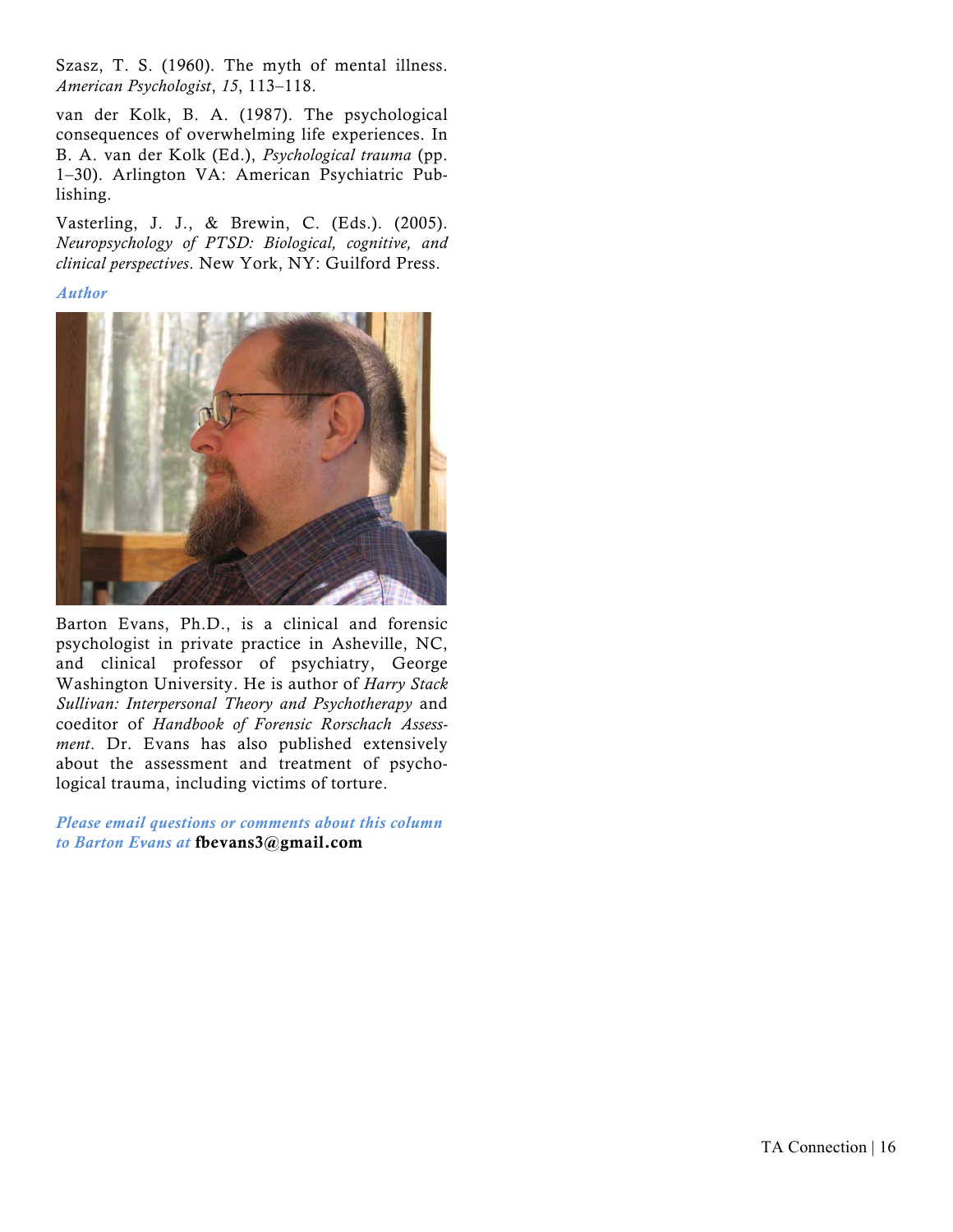# The Foundation for Excellence in Mental Health Care Adopts Therapeutic Assessment as One of Its Causes

#### *By Stephen E. Finn, Ph.D.*

#### Center for Therapeutic Assessment, Austin, TX and University of Texas at Austin

A recent development could affect all of us in the Therapeutic Assessment community for years to come! Members of the Therapeutic Assessment Institute have long recognized the need for training materials, financially accessible TA trainings for students and new professionals, and more research about TA. Now an eminent group of philanthropic advisors has decided to help us. *The Foundation for Excellence in Mental Health Care* is an international community foundation (think of United Way) that helps raise funds for innovative, effective programs addressing mental health needs of clients and their families. The core values of the *Foundation for Excellence* overlap a great deal with those of Therapeutic Assessment, and after more than a year of discussion, the Therapeutic Assessment Institute was invited to become a sponsored project of the Foundation. The newly established Therapeutic Assessment Fund will help raise money for research studies, training videos, and web resources about TA, and we also hope to offer scholarships to our more costly TA trainings (e.g., the TA Immersion Course). Donations to the Therapeutic Assessment Fund are completely tax deductible as charitable donations, and they can be given in any amount at the *Foundation for Excellence* website: http://www.mentalhealthexcellence.org/projects/therapeuticassessment-fund/

While you are on the website, take a look at some of the other projects/methods sponsored by the Foundation. They include "Open Dialogue," an innovative approach to treating early psychosis, developed in Finland; the "Hearing Voices Network," which provides support groups around the world to individuals who hear voices; and "Families Healing Together," which provides online training materials and support to families with loved ones with acute mental health needs.

We are proud and excited to be adopted by the *Foundation for Excellence* in Mental Health Care!

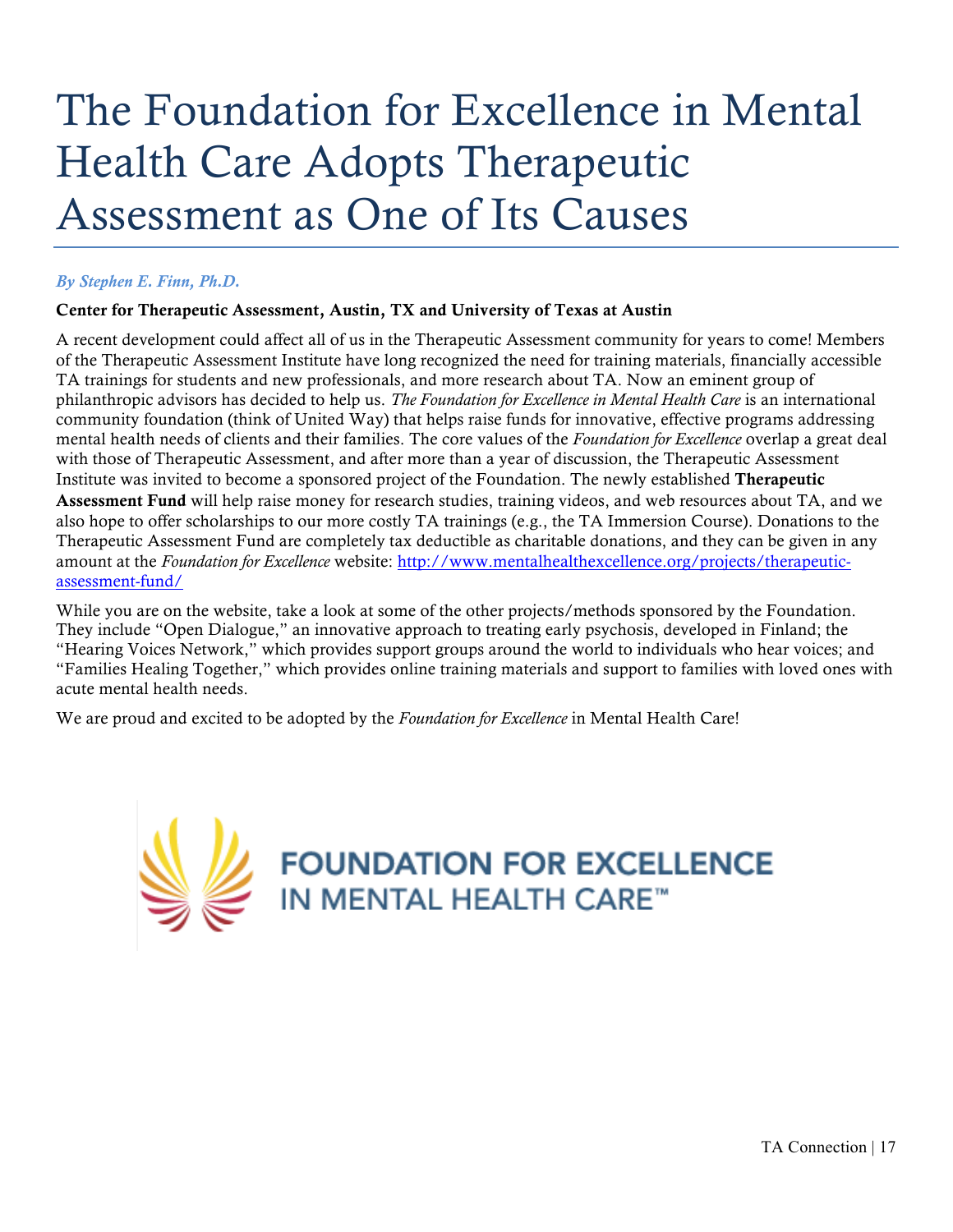### Upcoming Trainings in Therapeutic Assessment

#### June 25, 2015, 13:00–18:00; June 26–27, 2015, 19:30–18:00, Milan, Italy

Title: L'Assessment Terapeutico di famiglie con bambini: Sedute dal vivo [Live Therapeutic Assessment of a Child and Family] (all sessions in Italian) Presenters: Stephen E. Finn, Francesca Fantini, Filippo Aschieri Sponsor: European Center for Therapeutic Assessment and Alta Scuola di Psicologia Agostino Gemelli, Catholic University of the Sacred Heart Information: http://asag.unicatt.it/asag-assessmentterapeutico-di-famiglie-con-bambini-dal-vivoprogramma-didattico

#### September 3, 2015, 8:30–17:00, Paris, France

Title: Introduction to Therapeutic Assessment (in English and French) Presenters: Marita Frackowiak, Lionel Chudzik Sponsor: École de Psychologues Praticiens Information: www.psycho-prat.fr

#### September 4–5, 2015, 8:30–17:00, Paris, France

Title: Therapeutic Assessment with Children and Families (in English and French) Presenters: Marita Frackowiak, Lionel Chudzik Sponsor: École de Psychologues Praticiens Information: www.psycho-prat.fr

#### October 8, 2015, 10:00–17:00, The Netherlands

Title: Therapeutic Assessment with Adolescents Presenters: Stephen E. Finn, Jan Henk Kamphuis, Hilde De Saeger Sponsor: The Viersprong Clinic Information: www.deviersprong.com

#### October 9, 2015, 9:30–12:30, The Netherlands

Title: Working with Shame in Psychological Assessment Presenters: Stephen E. Finn, Jan Henk Kamphuis, Hilde De Saeger Sponsor: The Viersprong Clinic Information: www.deviersprong.com

#### October 9, 2015, 13:30–17:30, The Netherlands

Title: Building a Strong Alliance in Psychological Assessment Presenters: Stephen E. Finn, Jan Henk Kamphuis, Hilde De Saeger Sponsor: The Viersprong Clinic Information: www.deviersprong.com

#### November 21, 2015, 9:00–18:00, Tokyo, Japan

Title: Introduction to Therapeutic Assessment Presenter: Stephen E. Finn, Noriko Nakamura Sponsor: Asian Center for Therapeutic Assessment Information: www.asiancta.com

#### November 22, 2015, 9:00–18:00, Tokyo, Japan

Title: Therapeutic Assessment with Children Presenter: Stephen E. Finn Sponsor: Asian Center for Therapeutic Assessment Information: www.asiancta.com

#### November 23, 2015, 9:00–17:00, Tokyo, Japan

Title: Building a Strong Alliance in the Initial Session of Adult and Adolescent Assessments Presenters: Stephen E. Finn, Noriko Nakamura Sponsor: Asian Center for Therapeutic Assessment Information: www.asiancta.com